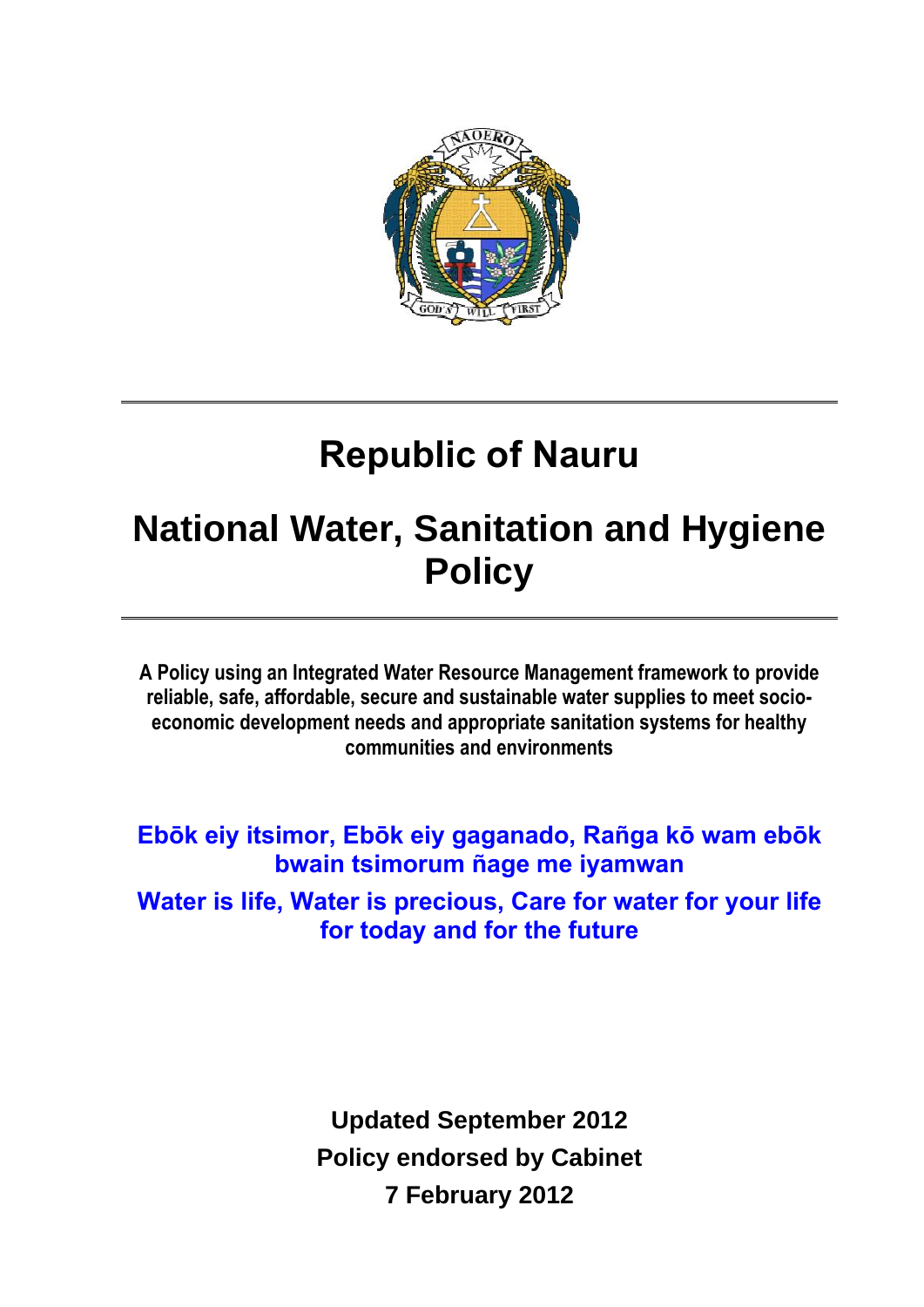### **Acronyms and Abbreviations**

| <b>CBO</b>     | Community-based organisation                                  |
|----------------|---------------------------------------------------------------|
| <b>CPSC</b>    | <b>CIE Project Steering Committee</b>                         |
| <b>CIE</b>     | Department of Commerce, Industry and Environment              |
| <b>DoE</b>     | Department of Education                                       |
| <b>DoFSD</b>   | Department of Finance and Sustainable Development             |
| DoH            | Department of Health                                          |
| <b>DoHA</b>    | Department of Home Affairs                                    |
| DoJ            | Department of Justice                                         |
| <b>ENSO</b>    | El Niño Southern Oscillation                                  |
| EC             | The European Community                                        |
| EU             | The European Union                                            |
| GoN            | Government of the Republic of Nauru                           |
| <b>IWRM</b>    | Integrated Water Resources Management                         |
| <b>MDG</b>     | Millennium Development Goals                                  |
| <b>NDC</b>     | National Development Committee                                |
| <b>NDRM</b>    | National Disaster Risk Management Unit                        |
| <b>NISIP</b>   | National Infrastructure Strategy and Investment Plan          |
|                | Nauru National Sustainable Development Strategy<br>2005-2025  |
| <b>NSDS</b>    | (revised 2009)                                                |
| <b>NWSHIP</b>  | National Water, Sanitation and Hygiene Implementation Plan    |
| <b>NWSHP</b>   | National Water, Sanitation and Hygiene Policy                 |
| <b>NRC</b>     | Nauru Rehabilitation Corporation                              |
| <b>NUC</b>     | <b>Nauru Utilities Corporation</b>                            |
| <b>PACC</b>    | Pacific Adaptation to Climate Change                          |
| <b>PAD</b>     | Planning and Aid Division (Department of Finance)             |
| <b>PIC</b>     | <b>Pacific Island Country</b>                                 |
| <b>PRAPSWM</b> | Pacific Regional Action Plan for Sustainable Water Management |
| <b>RO</b>      | Reverse osmosis (desalination)                                |
| <b>RoN</b>     | Republic of Nauru                                             |
| <b>RONADPT</b> | Republic of Nauru Framework for Climate Change Adaptation     |
| <b>RONPHOS</b> | RONPHOS Corporation (Nauru's phosphate company)               |
| <b>SOE</b>     | State-owned enterprise                                        |
| SOI            | Southern Oscillation Index                                    |
| <b>SOPAC</b>   | Applied Geoscience Division of the SPC                        |
| <b>SPC</b>     | Secretariat of the Pacific Community                          |
| <b>SPREP</b>   | Secretariat of the Pacific Regional Environment Programme     |
| <b>ToR</b>     | <b>Terms of Reference</b>                                     |
| <b>WTC</b>     | <b>Water Technical Committee</b>                              |
| WU             | Water Unit (within the Environment Division, CIE)             |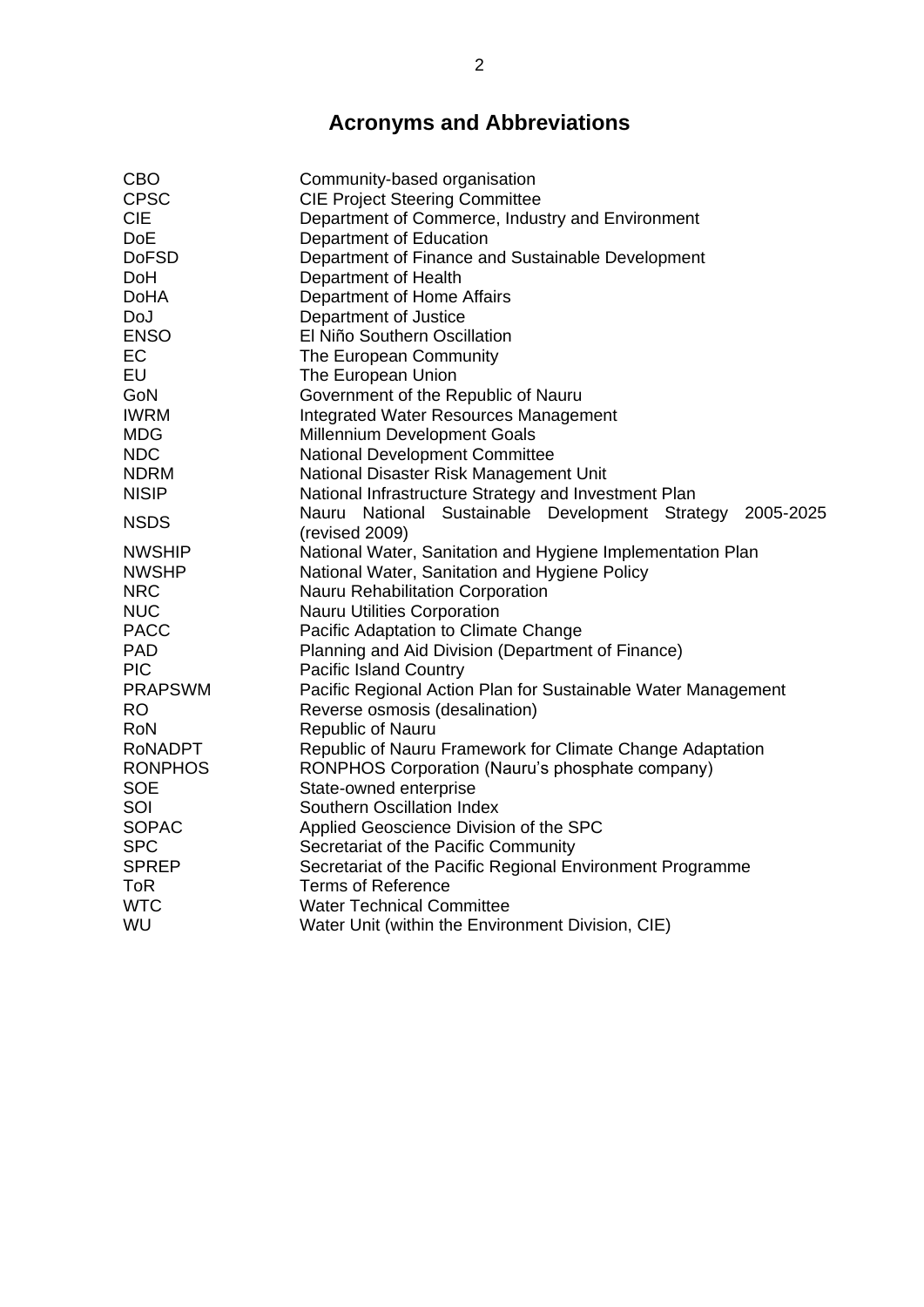### **Table of Contents**

| 1.   |                                                                                                 |                                   |  |  |
|------|-------------------------------------------------------------------------------------------------|-----------------------------------|--|--|
| 2.   |                                                                                                 |                                   |  |  |
| 3.   |                                                                                                 |                                   |  |  |
| 4.   |                                                                                                 |                                   |  |  |
| 5.   |                                                                                                 |                                   |  |  |
| 6.   |                                                                                                 |                                   |  |  |
| 7.   |                                                                                                 |                                   |  |  |
| 8.   |                                                                                                 |                                   |  |  |
| 9.   |                                                                                                 |                                   |  |  |
| 10.  |                                                                                                 |                                   |  |  |
| 11.  |                                                                                                 |                                   |  |  |
| 12.  |                                                                                                 |                                   |  |  |
| 13.  |                                                                                                 |                                   |  |  |
| 14.  |                                                                                                 |                                   |  |  |
|      |                                                                                                 |                                   |  |  |
| 15.1 |                                                                                                 |                                   |  |  |
| 15.2 |                                                                                                 |                                   |  |  |
| 15.3 |                                                                                                 |                                   |  |  |
| 16.  |                                                                                                 |                                   |  |  |
| 17.  |                                                                                                 |                                   |  |  |
| 18.  |                                                                                                 |                                   |  |  |
| 19.  |                                                                                                 |                                   |  |  |
| 20.  |                                                                                                 |                                   |  |  |
| 21.  |                                                                                                 |                                   |  |  |
| 22.  |                                                                                                 |                                   |  |  |
| 23.  |                                                                                                 |                                   |  |  |
| 24.  |                                                                                                 |                                   |  |  |
| 25.  |                                                                                                 |                                   |  |  |
|      |                                                                                                 |                                   |  |  |
|      | <b>Terms of Reference CIE Water Unit</b><br><b>Terms of Reference Water Technical Committee</b> | <b>Annex I</b><br><b>Annex II</b> |  |  |

**Terms of Reference CIE Project Steering Committee Annex III**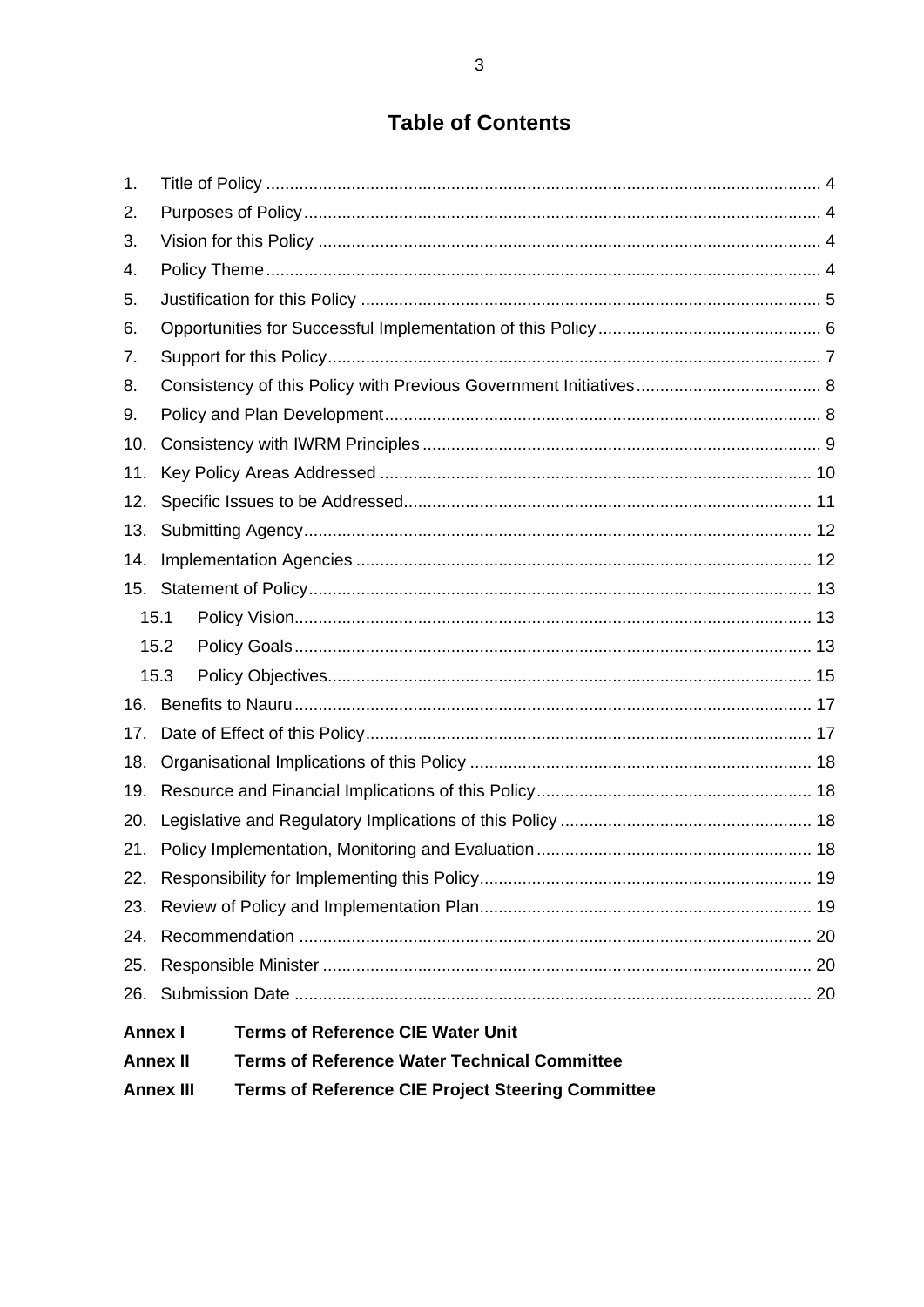## **Republic of Nauru National Water, Sanitation and Hygiene Policy Preamble**

#### <span id="page-3-0"></span>**1. Title of Policy**

The title of this policy is the National Water, Sanitation and Hygiene Policy (NWSHP).

#### <span id="page-3-1"></span>**2. Purposes of this National Policy**

Freshwater is essential for life and for the social, cultural and economic well-being of all peoples. In Nauru, freshwater is a vital and scarce resource supporting the island's communities and their economic growth. There are widespread community concerns about the availability and quality of freshwater, especially during Nauru's frequent ENSO-related droughts and due to discharge from household sanitation systems to shallow groundwater. Predicted impacts of climate change add to these concerns. Because of these, the Nauru National Sustainable Development Strategy 2005-2025 identified the development of a national water resources policy as a priority goal.

#### **"The purposes of this policy are to declare the Government's commitment to provide reliable, safe, affordable, secure and sustainable water supply and to facilitate appropriate sanitation systems to meet health and socio-economic development needs of all Nauruans and to provide direction to Government Departments, agencies and corporations."**

This policy provides a framework for Government leadership and coordinated and integrated action in the supply of safe, adequate as well as technically and environmentally sustainable water services and the promotion of appropriate sanitation services and hygiene practices to the people of the Republic of Nauru. It also provides direction for the protection, conservation, sustainable use and efficient management of Nauru's water resources. It is directed at improving the welfare, health and livelihood of Nauruans and is the vision of the Government of Nauru (GoN) for the water and sanitation sector.

#### <span id="page-3-2"></span>**3. Vision for this Policy**

The 2005-2025 Nauru National Sustainable Development Strategy (NSDS revised in 2009) provides three goals for the water and sanitation, waste and sewerage and environment sectors. The Ministry of Commerce, Industry and Environment's (CIE) whole-of-governmentcommunity Project Steering Committee (CPSC) combined these NSDS goals to produce vision for this policy:

#### **"Reliable, safe, affordable, secure and sustainable water supplies to meet socioeconomic development needs and appropriate sanitation systems for healthy communities and environments."**

#### <span id="page-3-3"></span>**4. Policy Theme**

Water is everyone's business. That is the focus of integrated water resource management (IWRM). A short, easy-to-remember Policy Theme helps attract the community's attention and particularly that of children. The CPSC developed the theme for this policy:

| Ebōk eiy itsimor                                    | Water is life                                                |
|-----------------------------------------------------|--------------------------------------------------------------|
| Ebōk eiy gaganado                                   | <b>Water is precious</b>                                     |
| Rañga kō wam ebōk bwain tsimorum<br>ñage me iyamwan | Care for water for your life for today<br>and for the future |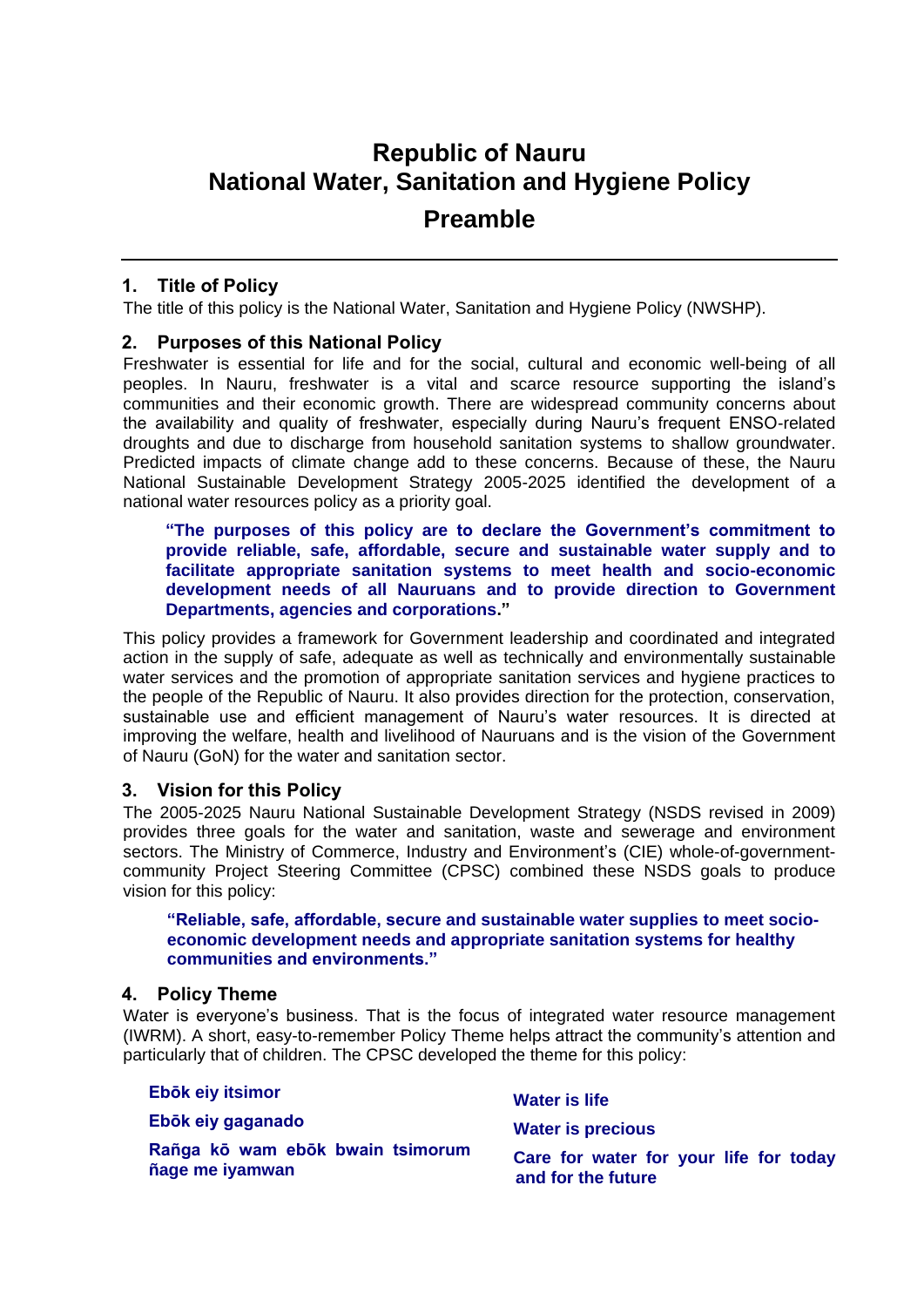#### <span id="page-4-0"></span>**5. Justification for this Policy**

#### **Limited water resources**

Nauru has no potable surface water resources, very limited fresh groundwater resources and no household piped freshwater. Rainwater is a key water source but rainwater harvesting and collection systems on both household and public buildings are sub-optimal and water storage capacity is restricted. Rainwater supply is highly vulnerable to frequent, severe ENSO-related droughts when most rainwater tanks fail within a month of no rain. The island is then forced to rely heavily on expensive desalinated water which uses 20 to 30% of the total annual power consumption of Nauru. Unaccounted for water from the desalination plant is as high as 90% and the supply of desalinated water is a major expense to GoN. Compounding these, the demand for water in households, institutions, commerce and industry is unknown. Increases in sea surface temperature increases due to climate change could also impose further challenges.

#### **Widespread public concern**

Schools are forced to close frequently because they have no water for drinking and toilet flushing. Theft of water from schools is a major issue. At the hospital, water supply, water storages and distribution pipes are inadequate and deteriorating. Sewerage-polluted storm water floods the hospital site and buildings during heavy rains. There is widespread general public concern over the availability and quality of water supply.

#### **Health impacts**

The island's many cesspits and septic tank sanitation systems seriously degrade the quality of groundwater in the coastal plain which is used by many households. In some areas groundwater is unfit for any use. During heavy rains, polluted groundwater sometimes rises to the surface. Hospitalised diarrhoea and rates of other water-related illnesses in Nauru are amongst the highest in the region.

#### **Lack of strategic direction**

Nauru has no overarching institutional, legislative, regulatory or policy frameworks for integrated management of water and sanitation, no contingency plans for water and sanitation emergencies and no master plan for long-term water and sanitation infrastructure development. As a consequence, the Republic has few specific objectives or targets for managing its water resources, blurred lines of responsibility for water resources planning and decisions and there is little coordination and no centralised data base. Public water sources have no legal protection and conservation is a low priority.

#### **Limited community participation**

Despite our shared concerns about water, Nauruans are not effectively engaged in the protection or conservation of our water resources. There is no clear mechanism for engaging communities in planning, conservation, protection and management.

#### **Future changes in supply and increases in demand**

The past situation in Nauru has been described as a water supply crisis. Despite improvements since then, the increase in future demand for potable water, which will follow from: increasing development; rising living standards; rehabilitation of mined-out areas; growth in agriculture; and the predicted impacts of climate change. The re-opening of the refugee processing centre on Nauru could increase the challenges. Scarcity of good quality water during frequent droughts will continue to be a major barrier to economic development.

#### **The National Sustainable Development Strategy (2005-2025) and its review**

In recognition of the seriousness of these issues, the first strategy in the Water and Sanitation component of the comprehensive Nauru National Sustainable Development Strategy (NSDS) 2005-2025 (revised October 2009) is:

*Develop a national water resource management policy to guide the sustainable use and management of water resources in Nauru*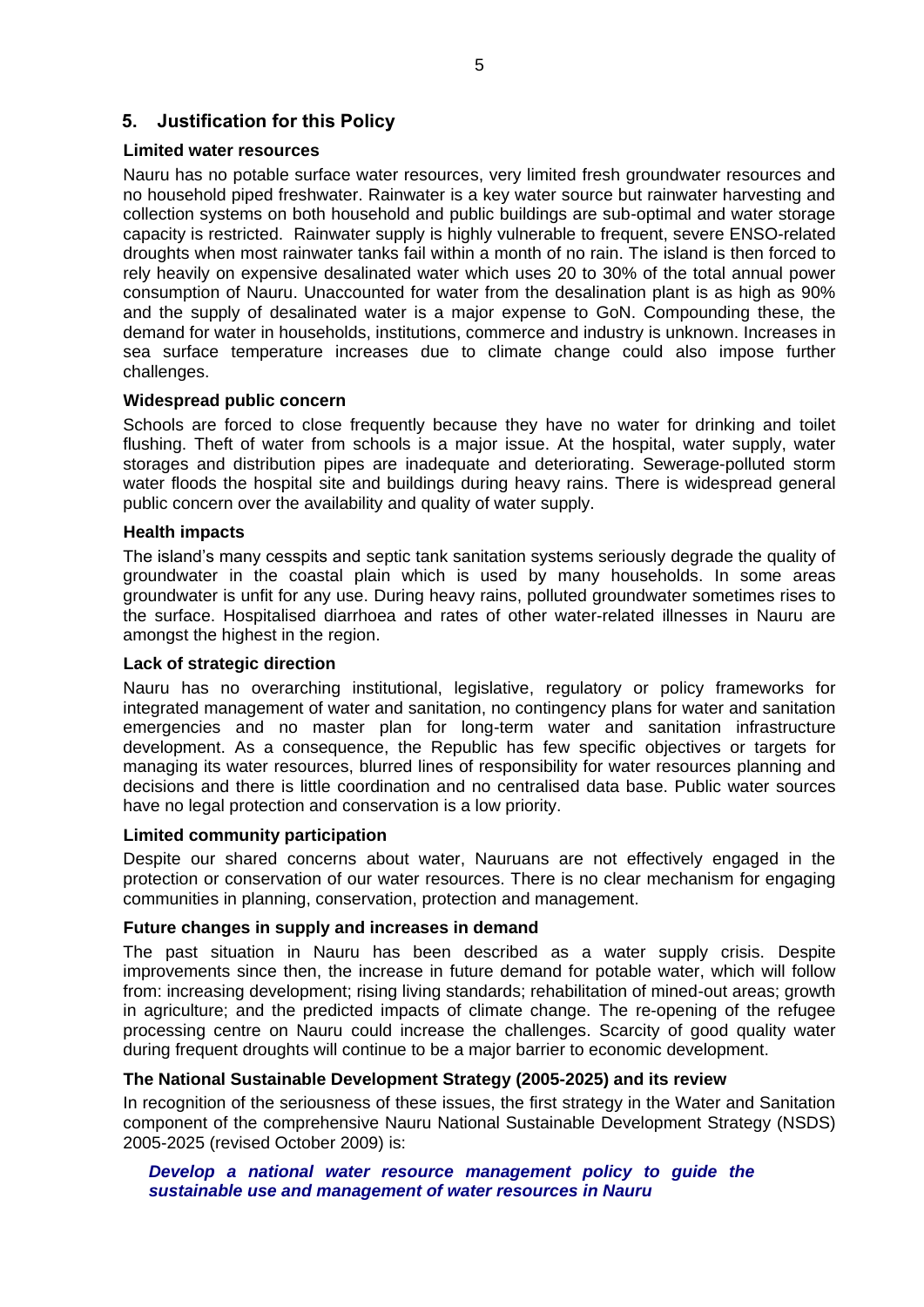The review of the NSDS 2005-2025 in October 2009 commented that:

"Whilst there has been considerable progress in achieving more stable electricity and water services, the current way in which electricity and water services are delivered in not sustainable for Nauru. Urgent measures need to be taken to upgrade infrastructure, raise efficiency, secure the benefits of renewable energy, and develop and implement sustainable water management policies." and

"Lack of Coordination – Blurred and overlapping responsibilities have resulted in tasks falling between the cracks and not being coordinated across sectors"

#### **Nauru National Infrastructure Strategy and Investment Plan**

The Nauru National Infrastructure Strategy and Investment Plan 2011 (NISIP) has been developed by Government through the infrastructure steering committee, comprising heads of relevant departments and key technical specialists. NISIP identified the Government's needs, strategies, policies, and immediate priorities in the infrastructure sector and assessed the required financial resources. NISIP concluded that: "*current supplies of potable water do not meet existing needs due to inadequate maintenance of existing storage and distribution of rain fed systems and deterioration of groundwater supplies. Poor water quality creates hidden health costs through water borne diseases that debilitate and result in general malaise so that the general population lacks energy and drive.*" NISIP concluded: "**with no defined and agreed water policy, a dis-jointed institutional structure and lack of revenue, there has been no ability to develop a sector master plan or coordinated approach to sector investments**."

#### **Nauru's international and regional obligations**

The Republic of Nauru has international obligations under the UN General Assembly's Declaration in 2000 of the Millennium Development Goals particularly concerning water "*to halve by the year 2015 the proportion of the world's population who are unable to reach or afford safe drinking water*," and "**to stop the unsustainable exploitation of water resources**", and the World Summit on Sustainable Development in Johannesburg in 2002 target of "**halving the proportion of people who do not have access to basic sanitation by 2015***".* It also fulfils regional commitments made under the 2005 *Pacific Plan,* the *Pacific Islands Framework for Action on Climate Change 2006-2015* and the *Pacific Regional Action Plan for Sustainable Water Management, 2003* which was endorsed by all Pacific Island Nations Heads of State during the Pacific Island Leaders meeting in Auckland in 2003, and presented at the 3rd World Water Forum in Kyoto, Japan. Finally, Nauru has offered to re-open the refugee processing centre for Australia.

This National Water, Sanitation and Hygiene Policy is a direct response to: the NSDS 2005- 2025; its 2009 review; the 2011 NISIP; and to Nauru's international and regional obligations.

#### <span id="page-5-0"></span>**6. Opportunities for Successful Implementation of this Policy**

#### **Strengths of Nauruans**

Nauruans are strong-willed, resilient and fiercely independent and have proven abilities to rise to and overcome challenges. For the past 3,000 years we have recognised the vital and central importance of water. There is widespread community concern about availability and quality of water and widespread recognition about our vulnerability to climate change and our need to adapt to it. Our population is well educated and we all live on one island where there is strong district community identity.

#### **Support and expertise**

The media in Nauru are very supportive of water reform. There are already established donorfunded projects on IWRM, Pacific Adaptation to Climate Change (PACC) and Pacific Hydrological Cycle Monitoring System (HYCOS). These have initiated practical projects at the Ministry, National, community and household level and are supported by the regional organisations Applied Geoscience Division (SOPAC) of the Secretariat of the Pacific Community (SPC) and Secretariat of the Pacific Regional Environment Programme (SPREP).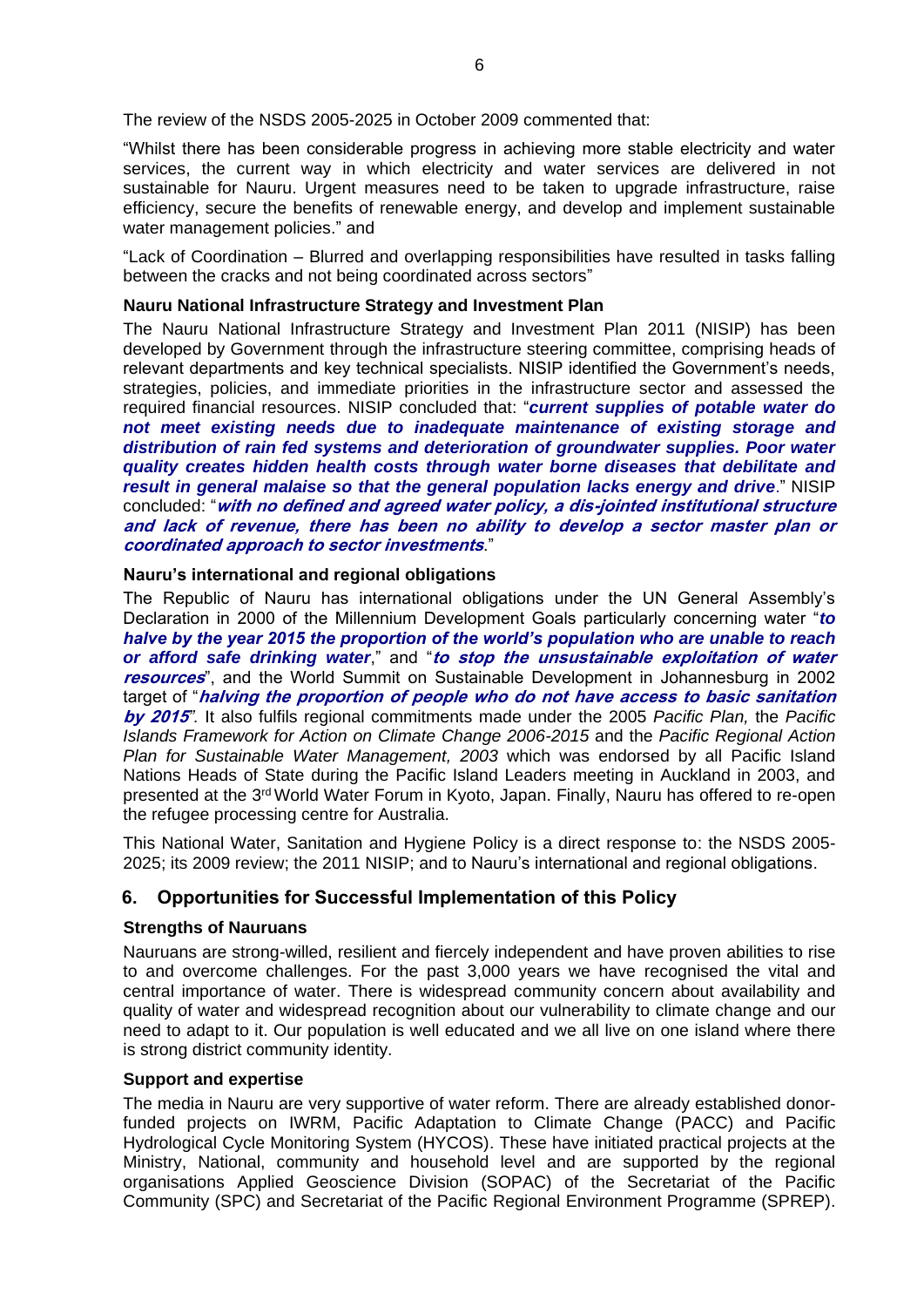The unofficial Water Unit made up of the IWRM and PACC coordinators within CIE together with other lead water agencies and Ministries involved in the Water Technical Committee (WTC) has built up expertise in running water and sanitation projects using IWRM approaches and in mainstreaming adaptation.

#### **Donor support**

Nauru has a good record in attracting aid donor and loan projects. This policy has the potential to attract additional, targeted external funds.

#### **Whole-of-government and community approach**

CIE has recently established a whole-of-government-agency-community stakeholder steering committee, the CIE Project Steering Committee, CPSC, to oversee water and sanitation and environment projects and provide an integrated approach to national water management. This is assisted by the whole-of-government Water Technical Committee (WTC). The CPSC has submitted this policy through CIE.

#### **NSDS and NISIP**

The NSDS 2005-2025 (NSDS) and the 2011 National Infrastructure Strategy and Investment Plan (NISIP) lay a solid foundation for improvement in the water, sanitation and hygiene sectors and form the basis for this policy. The NSDS sector goals were combined into the vision for this policy.

#### **Nauru's international and regional commitments**

Finally, Nauru's strong commitments to the Millennium Development Goals, the 2005 Pacific Plan, the 2003 Pacific Regional Action Plan for Sustainable Water Management, the 2005 Pacific Framework for Action on Drinking Water Quality and Health and the Pacific Islands Framework for Action on Climate Change 2006-2015. In addition, Nauru in 2012, agreed to reopen the refugee processing centre. This policy will progress those commitments.

Together, these indicate a strong potential for the successful implementation of this policy.

#### <span id="page-6-0"></span>**7. Support for this Policy**

This draft policy was developed using an IWRM whole-of-government-community consultation process through the whole-of-government-community CPSC with assistance from the CIE Water Technical Committee, WTC. The Committee is made up of representatives from the following Departments, agencies and organisations:

**Department of Commerce, Industry and Environment Environment Division Agriculture Division Tourism Division Department of Health Public Health Division Nauru Utilities Corporation Nauru Rehabilitation Corporation Department of Education Department of Finance and Sustainable Development Planning and Aid Division Bureau of Statistics Department of Home Affairs Business and Community-Based Organisations** 

The CPSC endorsed this draft policy at its meeting on 8 November 2011 for transmission to the National Development Committee (NDC) comprising the Permanent Secretaries of al Departments and the Chief Executive Officers of government enterprises and corporations. The NDC considered the policy at its meeting on 11 November 2011 and approved it for transmission to Cabinet for its consideration. Cabinet approved the Policy on 7 February 2012. Developments since then, including reopening of the refugee processing centre, and the need to specify terms of reference for the Water Unit, Water Technical Committee and the CIE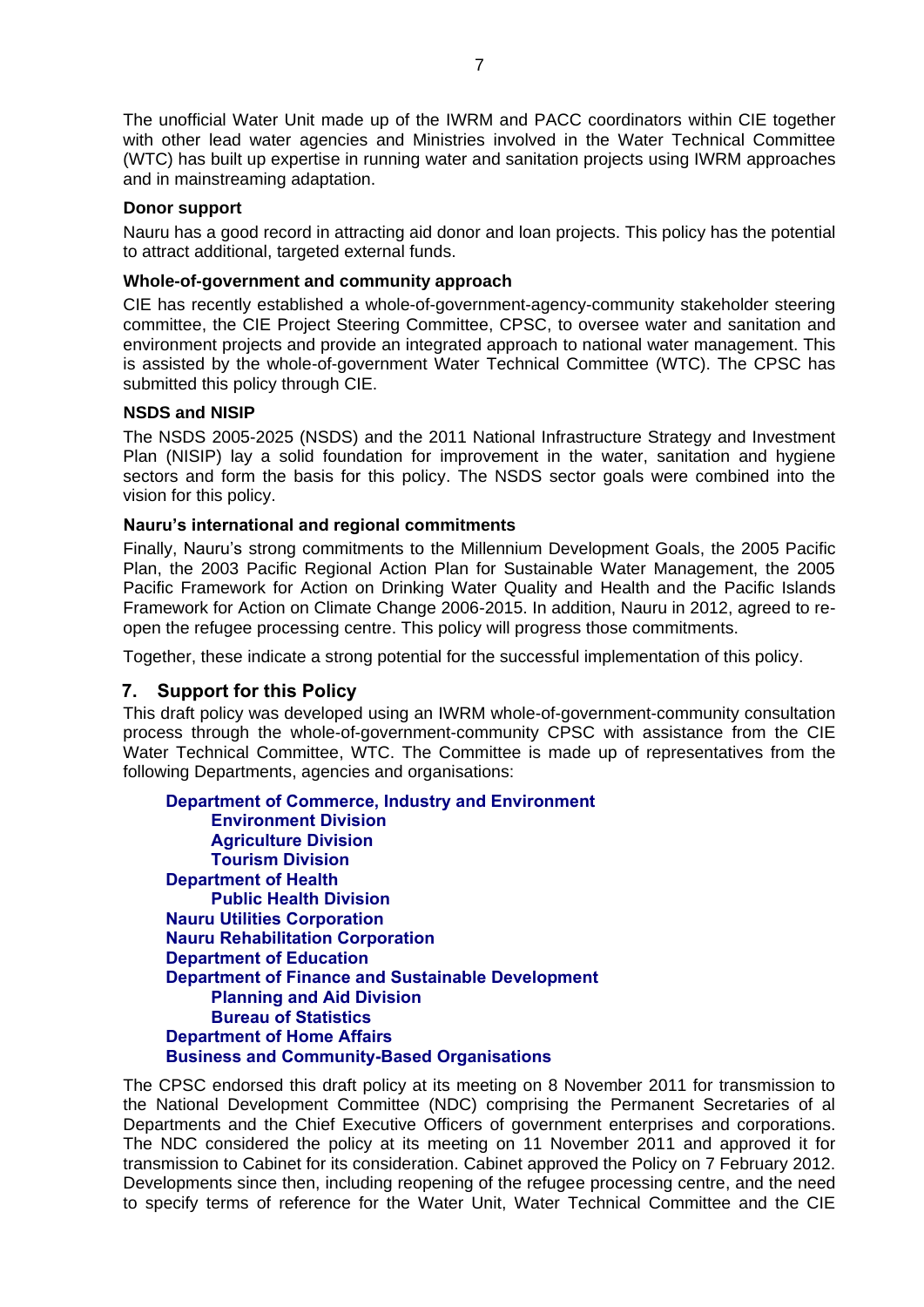Project Steering Committee have led to this updated version of policy which was workshopped with the WTC and CPSC on 4-5 September 2012 for submission to NDC.

#### <span id="page-7-0"></span>**8. Consistency of this Policy with Previous Government Initiatives**

#### **Previous Government initiatives**

In developing this IWRM policy a wide range of studies, reports, previous Government initiatives, policy statements, legislation and regional and international agreements which Nauru has endorsed have been examined. These include the draft Public Health Bill, the draft Education Bill 2011, the draft Environment Management Act 2006, the draft Nauru Utilities Policy, the draft Nauru Utilities Bill, the NSDS 2005-2025 (revised October 2009), the 2009 Review of the NSDS, the 2011 NISIP, the 2011 RoN Framework for Climate Change Adaptation, the Pacific Regional Action Plan for Sustainable Water Management, endorsed in Auckland in 2003, the UN Framework Convention on Climate Change, the Kyoto protocol, the Copenhagen Accord, the Stockholm Convention for Persistent Organic Pollutants, the UN General Assembly's Declaration in 2000 of the Millennium Development Goals, and the World Summit on Sustainable Development in Johannesburg in 2002.

#### **Goals for water, sanitation, wastes and the environment in NSDS and NISIP**

The NSDS 2005-2025 (revised 2009) sets down some clear goals for the water and sanitation, waste and sewerage sectors and for the environment which are of direct relevance to this policy.

- **1. Provide a reliable, safe, affordable, secure and sustainable water supply to meet socio-economic development needs.**
- **2. Effective management of waste and pollution that minimizes negative impacts on public health and environment.**
- **3. Sustainable use and management of the environment and natural resources for present and future generations**

The 2011 NISIP used these goals in deciding on infrastructure investment priorities in the water and sanitation sectors. Both strategies have been used for developing the policy vision and as guidance for identifying policy goals in this policy.

#### <span id="page-7-1"></span>**9. Policy and Plan Development**

#### **Policy development process**

The IWRM policy development process has involved individual consultations with key stakeholders as well as workshops with the CPSC and the WTC. Workshops were used to identify the issues to be addressed, the policy goals, objectives and priorities and the plan to implement the policy goals. The process was facilitated by Professor Ian White of the Australian National University, supported by Louis Bouchet, consultant for SOPAC and PACC. Colleagues from CIE, WTC and the CPSC played a central role in developing the policy and its implementation plan. The process was supported by SOPAC, with funding support from the European Union (EU) through the IWRM project. It was also aided greatly by the Pacific Adaptation to Climate Change (PACC) under the Secretariat of the Pacific Regional Environment Programme. Both IWRM and PACC projects are hosted by Nauru.

The first step in the development of this IWRM framework policy and its implementation plan was to review previous Government policies, statements, and draft documents and key reports dealing with water and sanitation. The water and sanitation, sewerage and wastes and environment sectors of the NSDS and the conclusions of NISIP were used as a basis for policy development.

A five stage adaptive planning process was carried out through the workshops with CPSC and WTC. These identified the key issues, define the policy goals and objectives, refined the policy and developed its implementation plan. In this process, Policy is developed from the first two stages and an Implementation Plan is developed in the last three stages.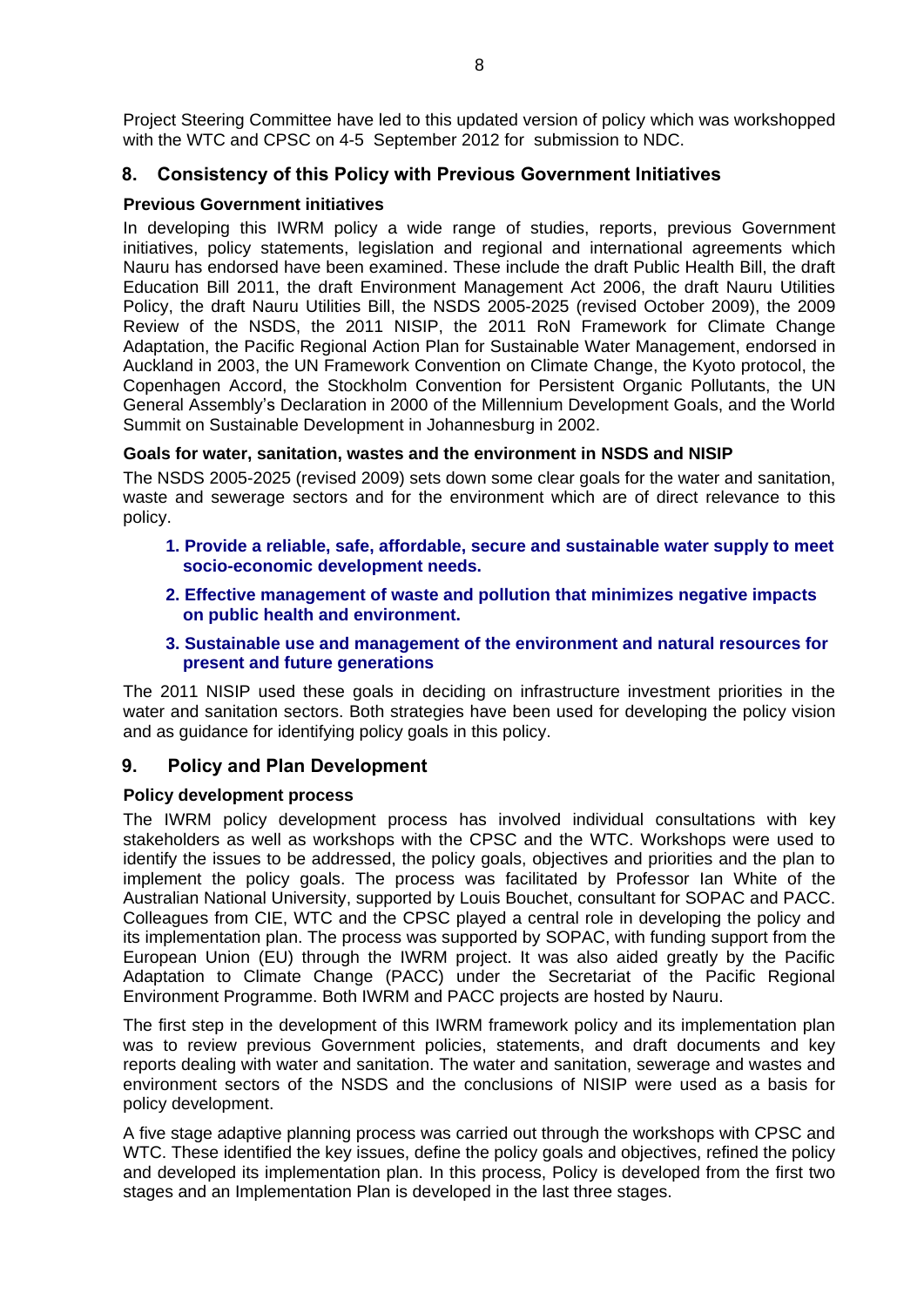**I. Formulation of the Issues** – identify the problems and opportunities – prioritise and categorise these and incorporate into Policy to be used as the basis for policy goals and objectives.

**II. Ends Planning** – identify policy goals, objectives and management ideals and the gaps between planned end of the policy process and current priority issues-incorporate into Policy.

**III. Means Planning** – identify appropriate, realistic mechanisms and activities to close the gaps and address the issues – Incorporate into Implementation Plan.

**IV. Resource Planning** – determine resources required to allow chosen mechanisms to be implemented – Incorporate into Implementation Plan.

**V. Implementation and Control** - determine responsibilities for activities and schedules for policy implementation and for monitoring and evaluation of policy outcomes – Incorporate into Implementation Plan.

The schematic of the iterative process used, involving community-based organisations, CBOs, Departments and State-owned enterprises (SOEs) and facillitation from the Intergated Water Resources Management and Pacific Adaptation to Climate Change projects is shown below.



This policy has been endorsed by all key stakeholders in water, sanitation and hygiene sectors. It was submitted by CPSC through CIE to the National Development Committee who approved its transmission to Cabinet on 11 November 2011. Cabinet approved the policy on 7 February 2012. The Policy Implementation Plan together with the updated version of the Policy were developed by the CPSC assisted by the WTC and submitted to the NDC for approval for transmission to Cabinet.

#### <span id="page-8-0"></span>**10. Consistency with IWRM Principles**

The five basic principles of integrated water resource management are based on Dublin Principles presented at the World Summit in Rio de Janeiro in 1992:

- **Principle 1:** Fresh water is a finite and vulnerable resource, essential to sustain life, development and the environment.
- **Principle 2:** Water development and management should be based on a participatory approach, involving users, planners and policy-makers at all levels.
- **Principle 3:** Women play a central part in the provision, management and safeguarding of water.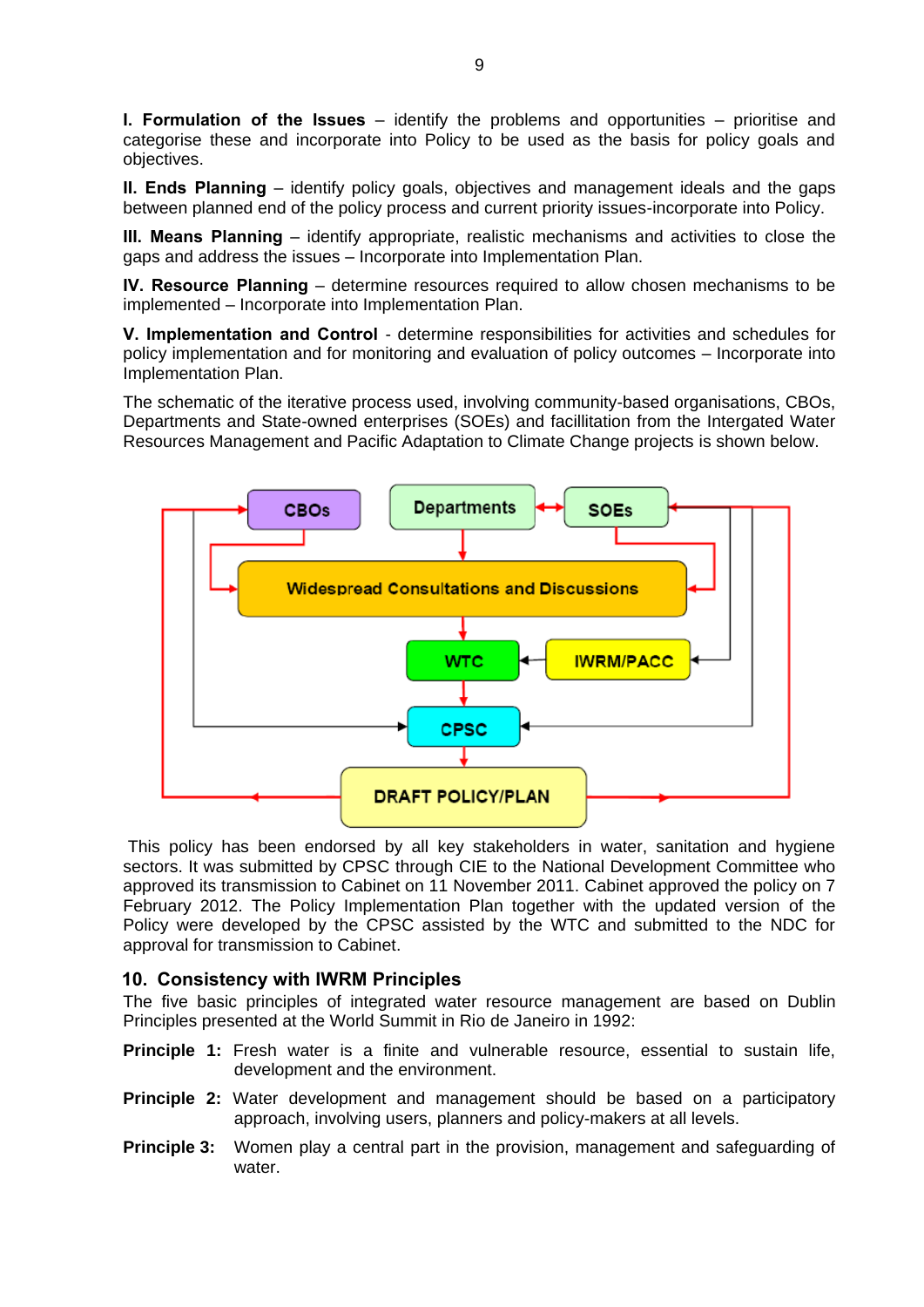- **Principle 4:** Water is a public good and has a social and economic value in all its competing uses.
- **Principle 5:** Integrated water resources management is based on the equitable and efficient management and sustainable use of water.

This policy has been developed using these principles as a guiding framework. The policy was developed in a participatory process with all relevant government agency stakeholders and representative community-based organisations, and included key government agency and community women leaders. Throughout the process, the extreme vulnerability and scarcity of Nauru's water resources were emphasised by all participants, and the absolute dependence of island social, cultural and economic life on freshwater as well as the social and economic value of water underpinned the discussions. Equity is a key consideration in island life and efficiency is the driving force in the NSDS 2005-25 (revised 2009).

#### <span id="page-9-0"></span>**11. Key Policy Areas Addressed**

Nauruans use water from a variety of sources: rainwater; desalinated reverse osmosis (RO) water; groundwater; imported bottled water; and seawater for non-potable uses. The government has direct control over only RO, rainwater harvested and stored by government buildings and imported bottled water. Many past reports and studies have identified a range of water resource issues which require urgent government policy intervention. These issues have been reviewed and refined by the CPSC and WTC using an IWRM approach. They lie in the seven general policy areas of:

**I Climate variability and change and water resource vulnerability** – The variability of Nauru's rainfall, which is strongly coupled to sea surface temperature and ENSO events, is a major challenge for water management in Nauru with both quality and availability being affected. Nauru oscillates between having too much water during heavy rainfalls to having significant deficits during droughts. The impact of climate change is predicted to increase these challenges. There are no contingency plans for extreme events and adaptation plans are still being developed.

**II Water quality and supply** – There are no water quality guidelines or standards in Nauru. The quality of Nauru's scarce fresh groundwater is compromised by household sanitation systems, seawater intrusion, leaking petroleum products and wastes. In dry times, Nauru is heavily reliant on expensive, fossil-fuel intensive desalinated RO water whose production and distribution capacities in droughts are inadequate to meet reasonable demand. There is a lack of planning and maintenance of water supply, storage and distribution infrastructure. Most rainwater harvesting and storage systems are sub-optimal and poorly maintained. Useable storage capacity is insufficient to cope with Nauru's frequent droughts. The high priority hospital, dialysis clinic and schools frequently run short of safe, potable water. The refugee processing centre represents a significant increase in total island water demand and should not be an impost on water supplies to Nauruans.

**III Sanitation and Environment** - Many of the household sanitation systems have polluted local groundwater with sewage making it unsafe for use. In some areas petroleum products and wastes have added to contamination. Septic tank sludge and the salt water sewage system at the Location are discharged directly onto the reef. The RO systems also discharge saline wastewater directly into the sea. The sanitation systems for the refugee processing centre should not impact on land and groundwater resources.

**IV Demand** – There is no current, analysed data on water demand or use by different sectors or use from different water sources in Nauru. There is an imperfect, ineffective system for controlling demand of expensive RO water. Unaccounted for water and losses of RO water are unacceptably high. There is no control of groundwater use so that individual overuse can salinise the groundwater of a whole neighbourhood. There is no system for ensuring equitable and fair use of water from public water storage tanks.

**V Governance** – There is no water legislation or national policy for water, sanitation and hygiene sectors, no master plan for water and sanitation infrastructure development and, apart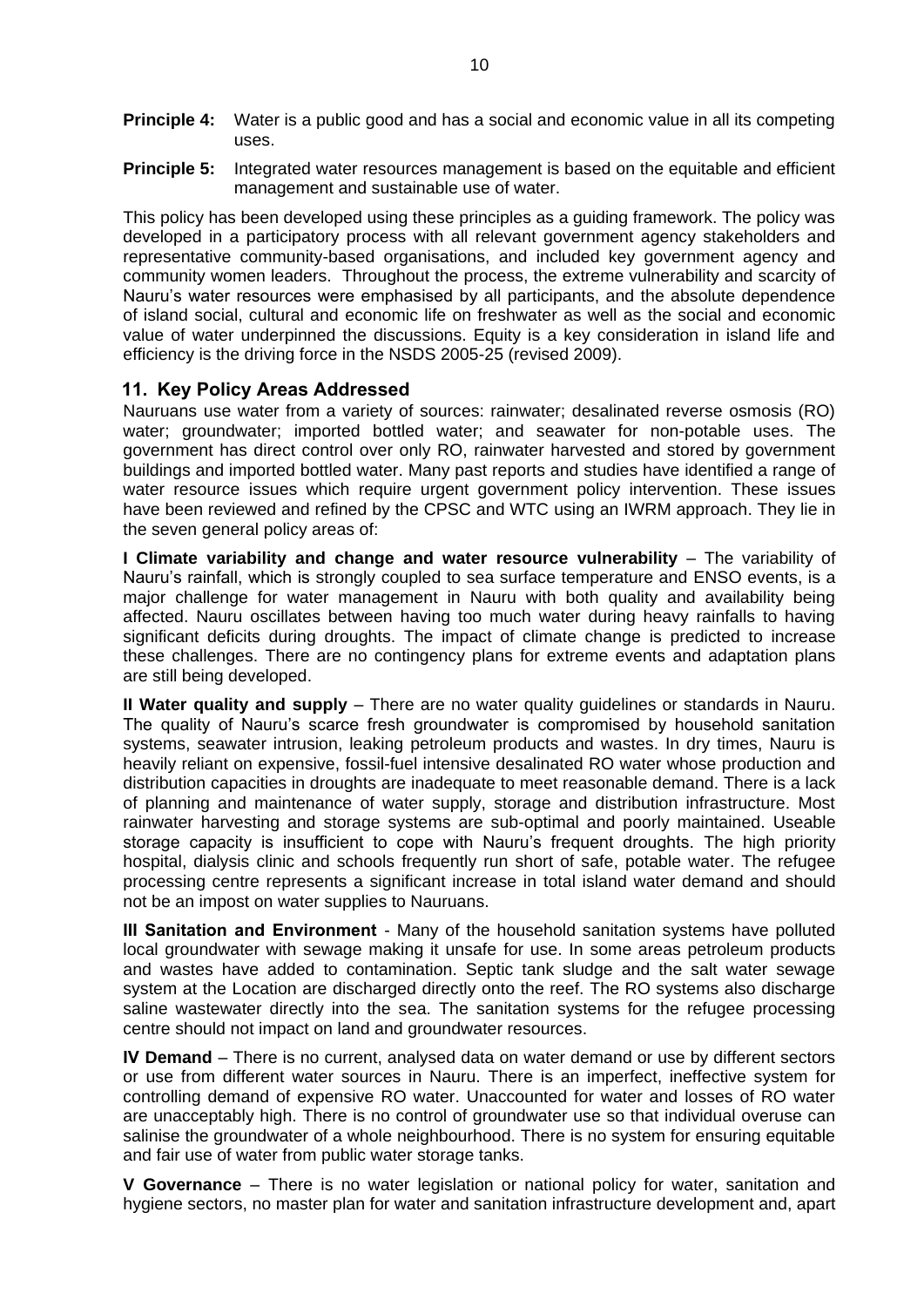from the NSDS and NISIP, limited strategic planning. There are no drought and heavy rain contingency plans and no clear statement of roles and responsibilities in the sector. Coordination between government departments and agencies is limited and there is no systematic reporting to government. Water sources have no legal protection and the RO water system is financially unsustainable.

**VI Capacity** - The number of trained people to manage water resources and sanitation in Nauru is very limited. The human and financial resources available for sustainable water management are inadequate. There is no training program for increasing capacity of government staff, industry or at the household level. There is no national water resource data base and no coordinated system for monitoring and reporting on the Nation's water resources across the Departments and agencies with responsibilities in the sector.

**VII Community awareness and participation** – There is limited community awareness about water resource vulnerability, protection and conservation and limited community participation in the planning, protection and conservation of water resources and in the installation and maintenance of rainwater harvesting and improved sanitation systems. There are no incentives for encouraging improvement of household rainwater harvesting and sanitation systems and limited information on maintaining and repairing them.

#### <span id="page-10-0"></span>**12. Specific Issues to be Addressed**

The specific sector issues identified by the CPSC, assisted by the WTC, and detailed in Nauru Water Sanitation and Climate Outlook that require Government intervention are:

#### **I Climate variability and change and water resource vulnerability**

- 1. Frequent ENSO-related major droughts leading to scarce freshwater availability
- 2. Climate change is predicted to add to the complexity of water management
- 3. Drought and over-use of groundwater cause seawater intrusion into groundwater
- 4. Local flooding and groundwater pollution increases in heavy rains

#### **II Water quality and supply**

- 5. No water quality standards
- 6. High rate of diarrhoea and health impacts from poor quality water
- 7. Brackish and limited quantity of groundwater resources
- 8. Groundwater contaminated by sewage, oil, waste pits and other contaminants
- 9. Reliance on energy intensive desalinated water (up to 1/3 of Nauru power production)
- 10. Lack of storage, maintenance of infrastructure and delivery capacity for RO water
- 11. RO production capacity of desalinated water is insufficient in major droughts
- 12. Unaccounted for water and water loss up to 85% of RO production
- 13. Effective strategy needed for water delivery to priority users such as schools, the hospital and dialysis unit
- 14. Rainwater harvesting and storage is insufficient, poorly maintained and inefficient

#### **III Sanitation and Environment**

- 15. Sanitation systems that pollute groundwater and are not maintained adequately.
- 16. Septic tank sludge and sewage outfall to the reef
- 17. Sanitation systems that use precious freshwater
- 18. Environmental impacts of the refugee processing centre's sewage systems

#### **IV Demand**

- 19. No data on water demand and use from different sources and by different sectors
- 20. Imperfect, very limited, inequitable system for managing water demand
- 21. No system for controlling equitable water use from community water storages
- 22. No control of groundwater use
- 23. Freshwater requirements for the refugee processing centre.

#### **V Governance**

24. No water legislation or national policy for water, sanitation and hygiene sectors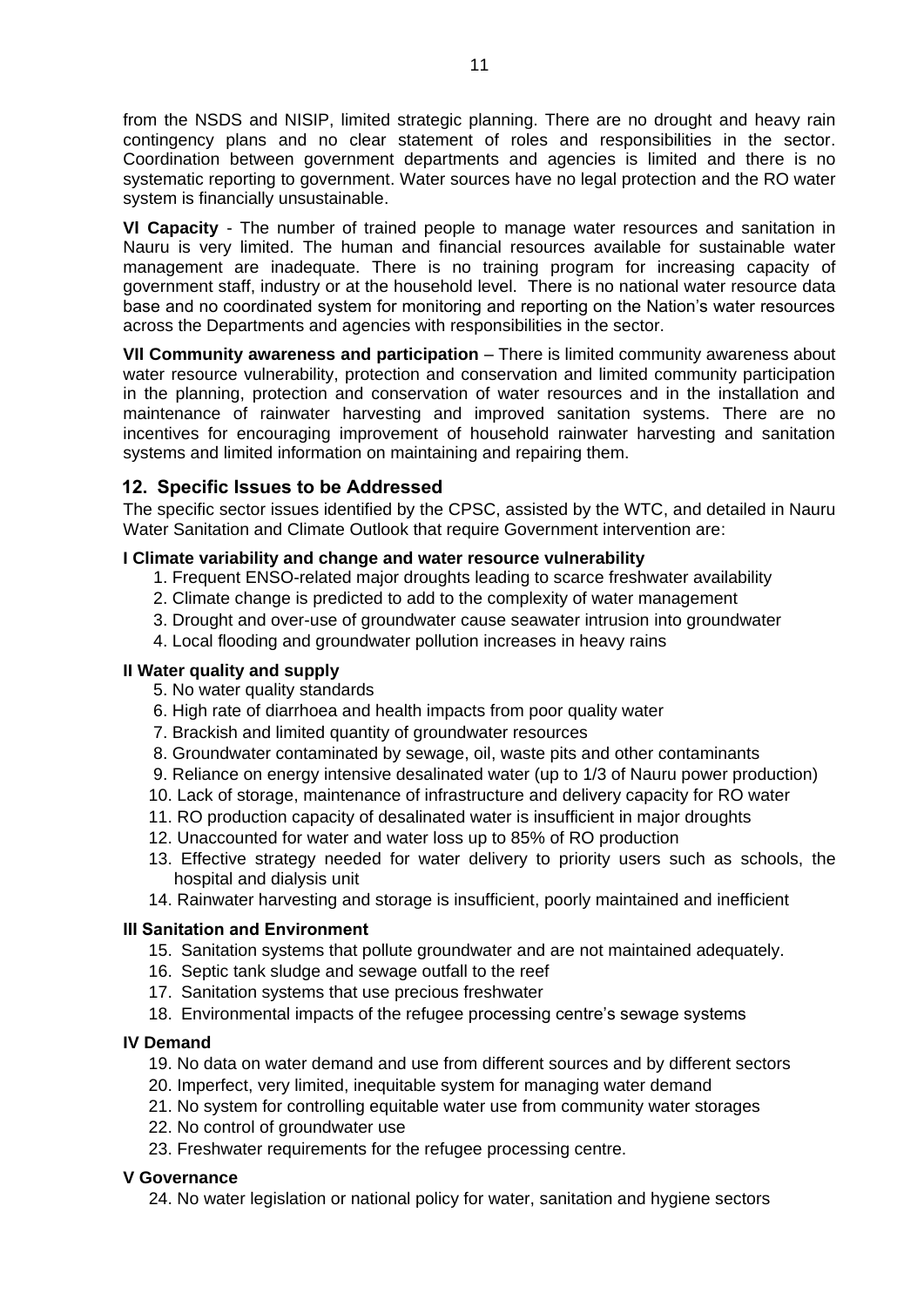- 25. Limited strategic planning and objectives for water and sanitation management
- 26. No drought and extreme rainfall events contingency plans or strategies
- 27. No clear roles and responsibilities for water management
- 28. Limited coordination between departments and agencies
- 29. No legal protection of water sources
- 30. Inadequate cost recovery for RO water and RO system is financially unsustainable

#### **VI Capacity**

- 31. Very limited number of local, trained people for water management and production
- 32. Very limited resources for planning, maintenance and refurbishment of infrastructure
- 33. Very limited resources for monitoring, assessment and evaluation
- 34. No national water resource data base, limited assessment of groundwater
- 35. No coordinated water resource monitoring, analysis and reporting program

#### **VII Community awareness and engagement**

- 36. Limited awareness about water resource vulnerability, protection and conservation
- 37.Limited community participation in the planning, protection and conservation of water resources and in promoting improved sanitation systems.
- 38. Poor maintenance of household water and sanitation infrastructure
- 39.No incentives for encouraging the improvement of household rainwater harvesting and sanitation systems
- 40.The need for improved school education programs at all levels on water, sanitation and hygiene.

The policy goals and policy objectivities that follow are designed to address these issues. The specific activities required, responsibilities for them and an implementation schedule are detailed in the National Water, Sanitation and Hygiene Implementation Plan.

#### <span id="page-11-0"></span>**13. Submitting Agency**

This updated policy is submitted to Cabinet with the approval of the **National Development Committee** and endorsed by the Minister of Commerce, Industry and Environment. The policy was developed through the whole-of-government and community CIE Project Steering Committee assisted by the whole-of-government and agency Water Technical Committee who endorsed the policy.

#### <span id="page-11-1"></span>**14. Implementation Agencies**

The **Department of Commerce, Industry and Environment** is the lead agency responsible for implementation of this policy. Other key agencies participating in implementation are the **Department of Health,** the **Nauru Utilities Corporation, Nauru Rehabilitation Corporation, Department of Education, Department of Finance and Sustainable Development, Department of Home Affairs,** and **the Disaster Risk Management Office**. Monitoring of implementation of this policy and review of the outcomes will be carried out by the CPSC, or its equivalent, who will report on progress to NDC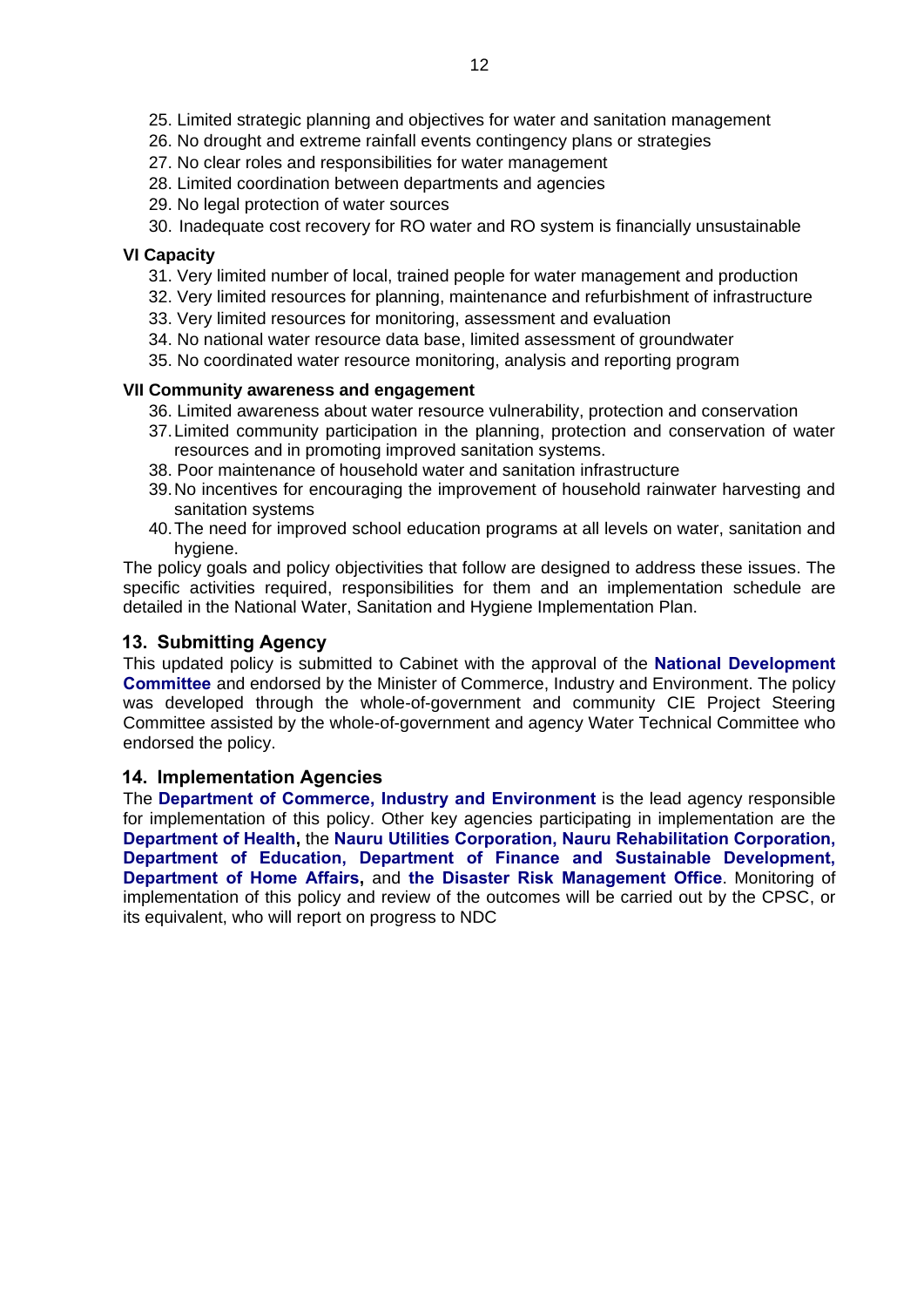### **Republic of Nauru National Water, Sanitation and Hygiene Policy Statement of Policy**

#### <span id="page-12-0"></span>**15. Statement of Policy**

#### <span id="page-12-1"></span>**15.1 Policy Vision**

**"Reliable, safe, affordable, secure and sustainable water supplies to meet socioeconomic development needs and appropriate sanitation systems for healthy communities and environments."** 

#### <span id="page-12-2"></span>**15.2 Policy Goals**

#### **I Climate variability and change and water resource vulnerability**

#### **1. Adaptation to climate variability and change incorporated in all aspects of water and sanitation management**

Nauru is highly vulnerable to frequent ENSO-related droughts when most rainwater tanks fail within a month of no rain. During heavy rains, polluted groundwater sometimes rises to the surface. Climate change is predicted to impose additional challenges. This goal is to ensure that Nauru is adequately prepared for extreme rainfall events including long droughts and heavy rainfalls.

#### **II Water quality and supply**

#### **2. Reliable, safe, affordable, secure, efficient and sustainable water supply systems established.**

There are no water quality guidelines or standards in Nauru. The incidence of diarrhoea is unacceptably high. The quality of groundwater in the coastal plain, which is used by many households predominantly for non-potable use, is poor. Nauru relies heavily on expensive, fossil-fuel intensive desalinated RO water, especially during droughts when it uses 20 to 30% of the total annual national power consumption for water production. In droughts, the rate of production of RO water is less that a third of estimated demand and tanker deliveries rates are inadequate in dry periods, particularly to the hospital and schools. Existing RO units are aging and no longer operating at peak capacity and the storage capacity for RO water is limited. Charges for RO water do not meet costs. The rainwater harvesting and collection systems on both household and public buildings are sub-optimal and storage capacity is inadequate. There is a lack of maintenance and investment in infrastructure. All future public developments should meet guidelines for rainwater harvesting and storage. This goal is designed to address these and related issues.

#### **III Sanitation and Environment**

#### **3. Sanitation systems introduced to meet appropriate sanitation needs, minimise impacts on the environment and encourage improved hygiene**

Current household sanitation systems pollute local groundwater, an important non-potable water source in dry periods. A recent report concluded most of the groundwater in Nauru was so compromised that it should only be used for flushing toilets. In the Aiwo district, water is polluted with petroleum products and cannot be used. Sludge pumped from septic tanks and the outfall from the saltwater sewerage system is discharged over the reef as is reject saline water from the RO units. Disposal of effluent from the refugee processing centre must not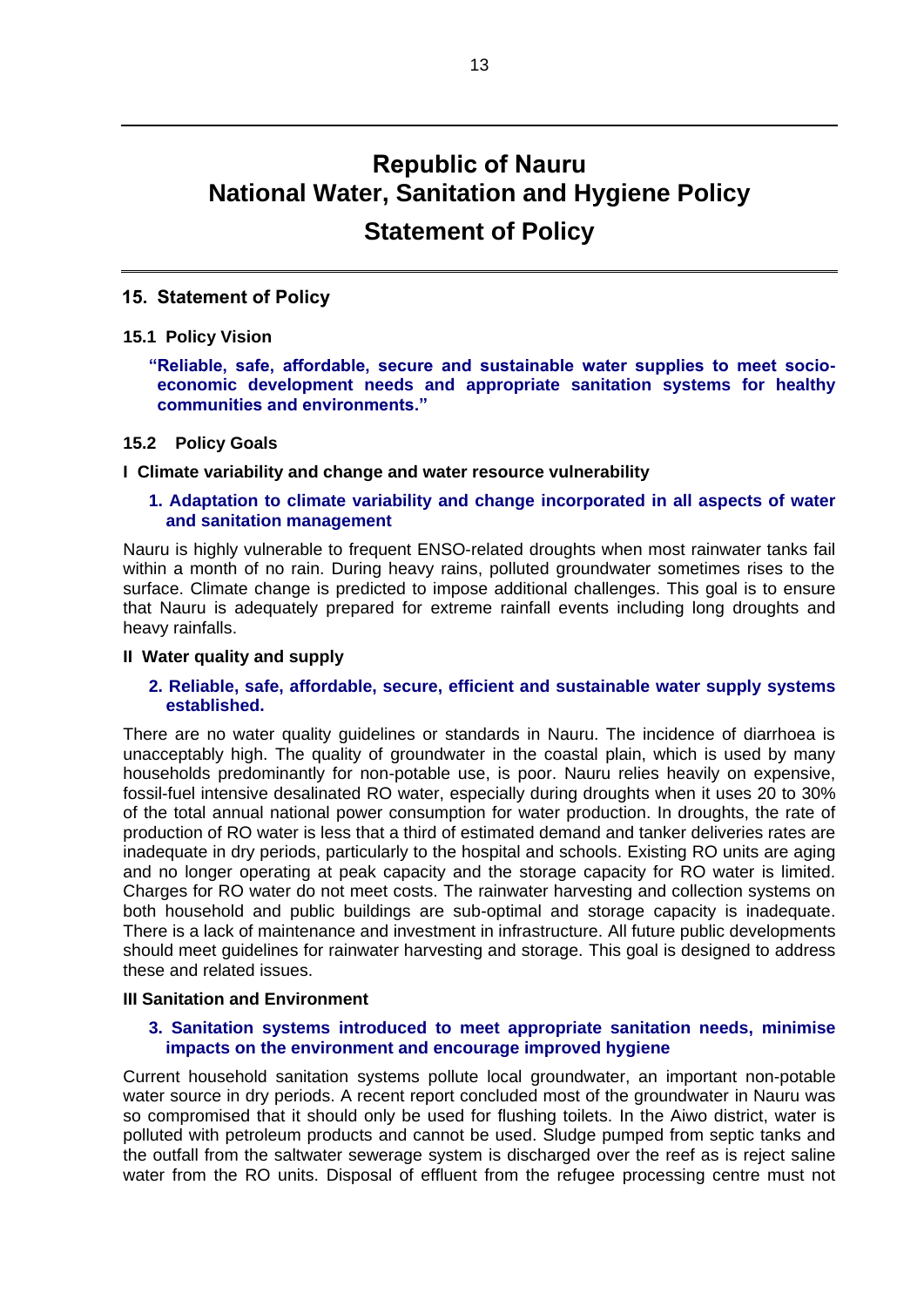degrade island land and groundwater. This goal aims to minimise environmental impacts while meeting appropriate sanitation needs and encouraging improved hygiene.

#### **IV Demand**

#### **4. Equitable and fair systems created for controlling demand, conserving water and minimising waste and losses.**

Current demand for freshwater is unknown and there is a very limited system for controlling demand and recouping operations and maintenance costs. Unaccounted for water and water losses from the RO desalinated water are unacceptably high. There is no fair system for distributing water from communal tanks. The refugee processing centre must not increase pressures on limited island freshwater. This goal is directed at understanding and controlling demand and minimising wastes and losses.

#### **V Governance**

#### **5. Clear, consistent and transparent system of water and sanitation policy, plans and laws established that identify lead organisations, and their roles, responsibilities for managing, conserving and protecting water resources.**

Nauru has no overarching institutional, legislative, regulatory or policy frameworks for integrated management of water and sanitation, no water master plan and no contingency plans for water and sanitation emergencies. Responsibilities are unclear. Public water sources have no legal protection and conservation is a low priority. This goal is aimed at improving governance in the water and sanitation sector.

#### **VI Capacity**

#### **6. Appropriate resources, capacity, skills training, information and organisations available for managing water and sanitation systems sustainably.**

The number of trained people to manage water resources and sanitation is very limited. The resources available for water management are also limited and there is no national water resource data base and no coordinated system for monitoring and reporting on the Nation's water resources. This goal addresses these issues.

#### **VII Community awareness and engagement**

#### **7. Community aware of the issues and actively engaged in planning, protection and conservation of water and improvements to and maintenance of household water and sanitation facilities.**

Community awareness about water resource vulnerability, protection and conservation needs to be improved. There is limited community participation in the planning, protection and conservation of water resources and in improved sanitation systems. There is a need for improved school curricula at all levels on water, sanitation and hygiene issues. There are no incentives for encouraging improvement of household rainwater harvesting and sanitation systems. This goal addresses these issues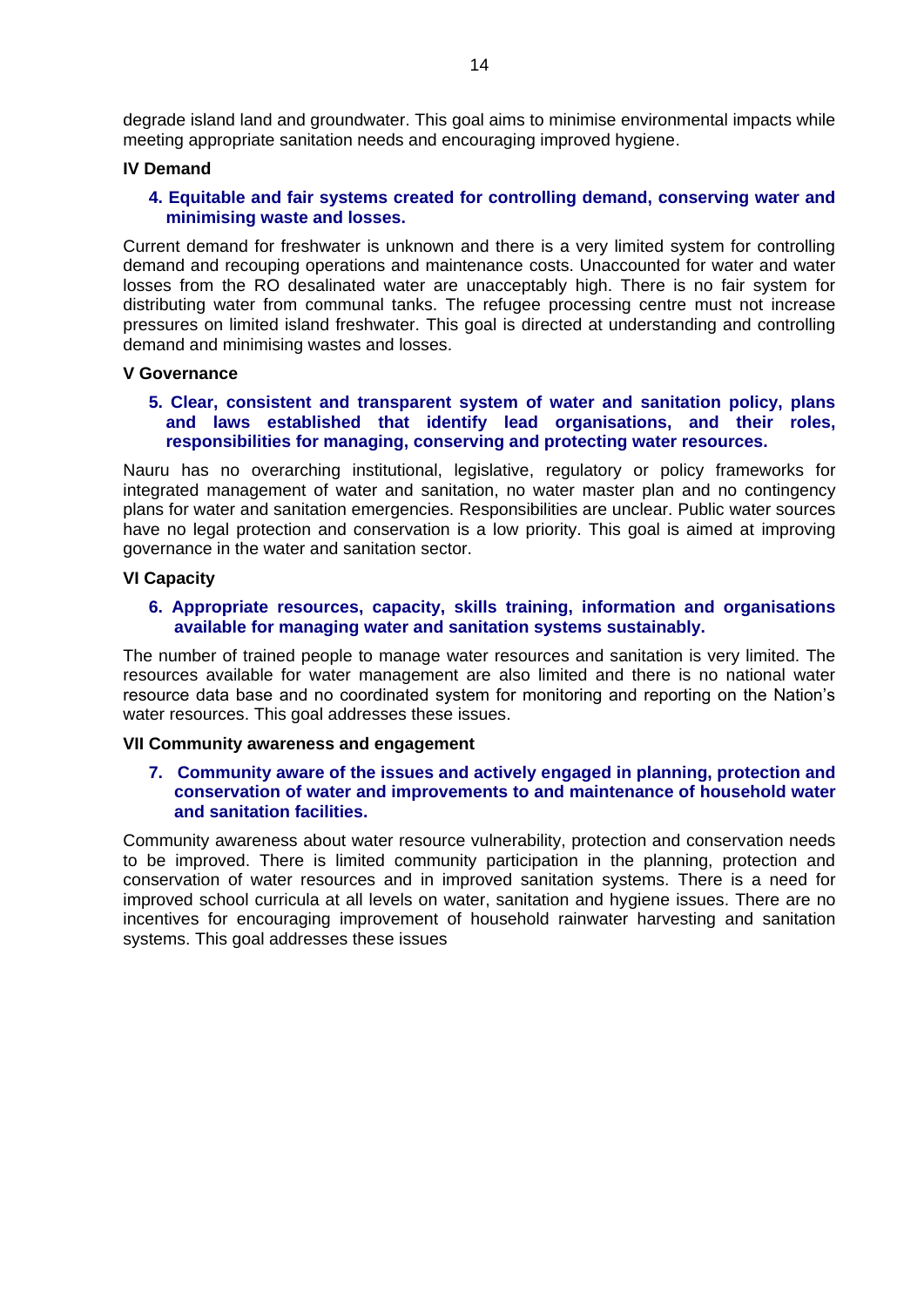### <span id="page-14-0"></span>**15.3 Policy Objectives**

Associated with each policy goal is a set of policy objectives. These objectives have been matched to the key issues identified in the adaptive policy planning process.

| <b>Policy Goal</b>                                                                                        | <b>Policy Objectives</b>                                                                                                                                                                                                                                                                                                                                                                                                                                                                                                                                                                                                                                                                                                                                                                                                                                                                                                                                                                                                                                                                                                                                                                                                                                                                                                                                                                                                                            |
|-----------------------------------------------------------------------------------------------------------|-----------------------------------------------------------------------------------------------------------------------------------------------------------------------------------------------------------------------------------------------------------------------------------------------------------------------------------------------------------------------------------------------------------------------------------------------------------------------------------------------------------------------------------------------------------------------------------------------------------------------------------------------------------------------------------------------------------------------------------------------------------------------------------------------------------------------------------------------------------------------------------------------------------------------------------------------------------------------------------------------------------------------------------------------------------------------------------------------------------------------------------------------------------------------------------------------------------------------------------------------------------------------------------------------------------------------------------------------------------------------------------------------------------------------------------------------------|
| 1. Climate variability and change<br>incorporated in all aspects of<br>water and sanitation<br>management | 1.1 Nauru rainfall data collected, stored, analysed<br>systematically and reported monthly<br>1.2 Early warning system for extreme seasonal<br>climate events relevant to water supply<br>developed.<br>1.3 Drought management strategy developed,<br>endorsed and operational.<br>1.4 Procedures reviewed for drought declarations<br>and warnings and modified where necessary<br>1.5 Heavy rainfall and local flooding contingency<br>plans developed and operational<br>Climate<br>adaptation action<br>change<br>1.6 <sup>°</sup><br>plans<br>developed to include water supply, demand,<br>sanitation and hygiene                                                                                                                                                                                                                                                                                                                                                                                                                                                                                                                                                                                                                                                                                                                                                                                                                             |
| 2. Reliable, safe, affordable,<br>secure, efficient and<br>sustainable water supply<br>established        | 2.1 Water Master Plan for the long-term development<br>of Nauru's water sources and associated<br>storage and supply infrastructure produced<br>2.2 Water quality standards established for Nauru<br>and incorporated into water safety plans or<br>water quality management plans<br>2.3 Sources of groundwater pollution identified, and<br>plans developed to deal with them.<br>Stored and delivered RO water and public<br>2.4<br>rainwater systems treated to standards<br>Guidelines for rainwater harvesting, storage and<br>2.5<br>maintenance in private systems introduced and<br>building codes for systems in public buildings<br>established<br>2.6 Rate of supply of fresh water increased<br>2.7 Unaccounted for water and water losses from RO<br>system reduced to acceptable levels<br>Storage capacity for RO water and public<br>2.8<br>rainwater systems increased.<br>2.9 Delivery capacity of RO water improved.<br>2.10 Delivery strategy for priority users such as the<br>hospital, schools and community storages<br>established<br>2.11 Infrastructure maintenance, investment and<br>replacement program established.<br>2.12 Alternate, low energy-consumption sources of<br>water developed<br>2.13 Full assessment of groundwater resources<br>completed including sustainable yield, quality<br>and fit-for-purposes uses<br>2.14 Public and private water sources protected from<br>misuse, pollution and theft. |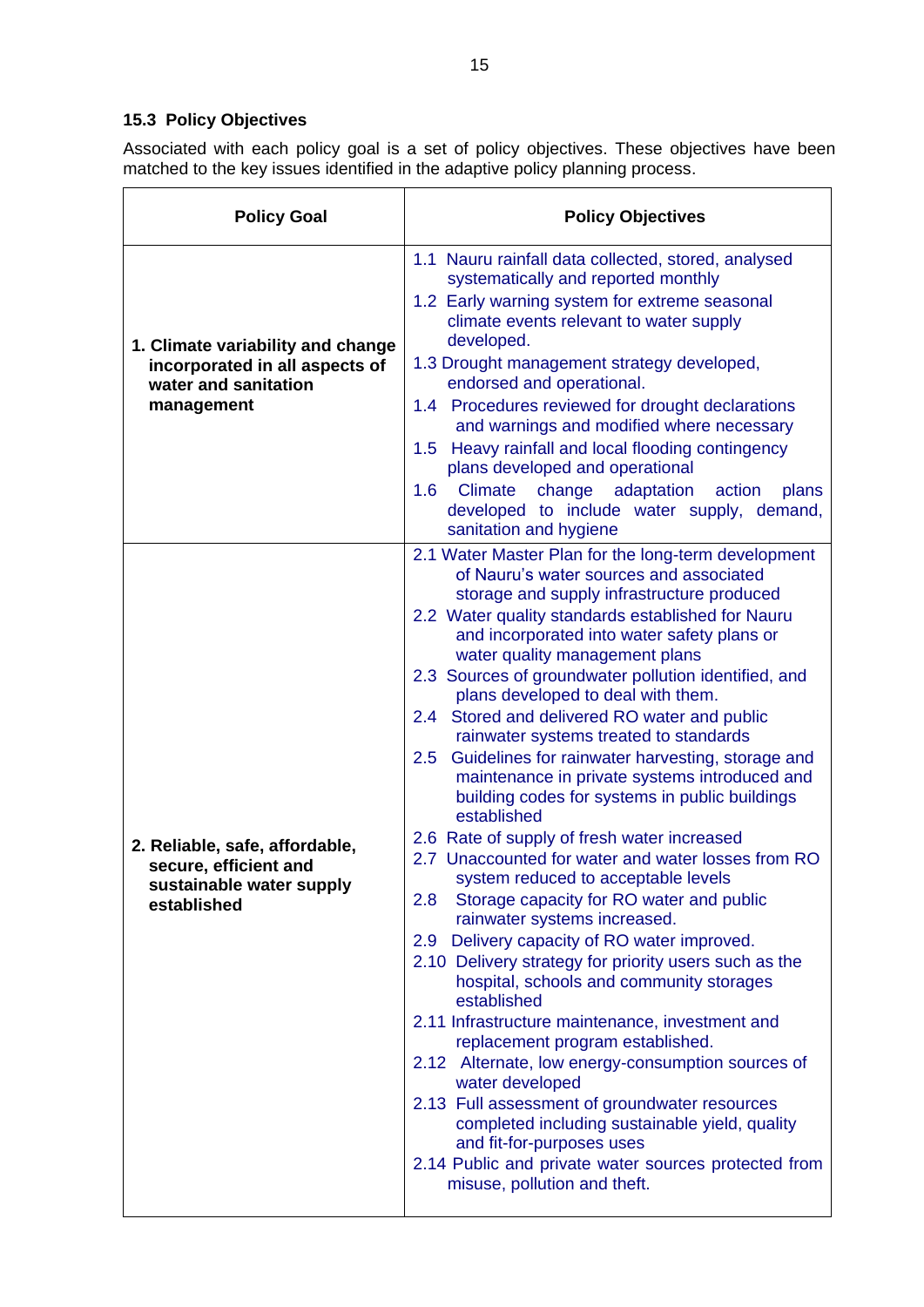| <b>Policy Goal</b>                                                                                                                                                                                                                     | <b>Policy Objectives</b>                                                                                                                                                                                                                                                                                                                                                                                                                                                                                                                                                                                                                                                                                                                                                                                                                                                                                                                                                                              |
|----------------------------------------------------------------------------------------------------------------------------------------------------------------------------------------------------------------------------------------|-------------------------------------------------------------------------------------------------------------------------------------------------------------------------------------------------------------------------------------------------------------------------------------------------------------------------------------------------------------------------------------------------------------------------------------------------------------------------------------------------------------------------------------------------------------------------------------------------------------------------------------------------------------------------------------------------------------------------------------------------------------------------------------------------------------------------------------------------------------------------------------------------------------------------------------------------------------------------------------------------------|
| 3. Sanitation systems<br>introduced to meet<br>appropriate sanitation needs,<br>minimise impacts on the<br>environment and encourage<br>improved hygiene                                                                               | 3.1 Sewage sludge and outfall systems introduced<br>which minimise environmental impacts<br>3.2 Sanitation systems and practices introduced to<br>minimise land and groundwater pollution and<br>health impacts, mandatory in new government<br>and public buildings<br>3.3 Training programs for maintenance of household<br>sanitation systems introduced<br>3.4 Non-potable water used for toilet-flushing                                                                                                                                                                                                                                                                                                                                                                                                                                                                                                                                                                                         |
| 4. Equitable system for<br>controlling demand,<br>conserving water and<br>minimising waste and losses<br>created                                                                                                                       | 4.1 System created to determine, update and report<br>on water demand by different sectors from all<br>sources in wet and dry conditions.<br>4.2 Fair system developed to control demand for RO<br>water and recover costs of water supply.<br>4.3 Targets set for water use by sectors especially in<br>droughts<br>4.4 Unaccounted for water and water losses from the<br>RO system, public rainwater systems, storage<br>tanks and distribution system minimised.<br>4.5 Equitable system in place to optimise<br>groundwater extraction to no more than the<br>sustainable yield<br>System established to manage fair water<br>4.7<br>distribution from community water tanks                                                                                                                                                                                                                                                                                                                     |
| 5. Clear, consistent and<br>transparent system of water<br>and sanitation policy, plans<br>and laws established<br>identifying organisations,<br>roles, responsibilities for<br>managing, conserving and<br>protecting water resources | 5.1 National water, sanitation and hygiene policy<br>proclaimed by Cabinet<br>5.2 National 15 year IWRM water policy<br>implementation plan adopted<br>5.3 Whole-of-Government - Community Nauru peak<br>sector National Committee established under the<br><b>National Development Committee</b><br>5.4 Whole-of-government Water Technical<br>Committee (WTC) formally established<br>5.5 Water Unit (WU) created within the lead Ministry<br>the<br>agency responsible<br>for<br>planning,<br><b>as</b><br>managing, monitoring and reporting of Nauru's<br>fresh water resources in collaboration with the<br><b>Water Technical Committee</b><br>5.6 Review of all legislation, regulations and policy<br>relevant to water and sanitation conducted to<br>determine the need for water and sanitation<br>legislation or regulations to manage, conserve<br>and protect fresh water<br>5.6 Implementation of policy included in Departmental<br><b>Agency and Corporations' Operations Plans</b> |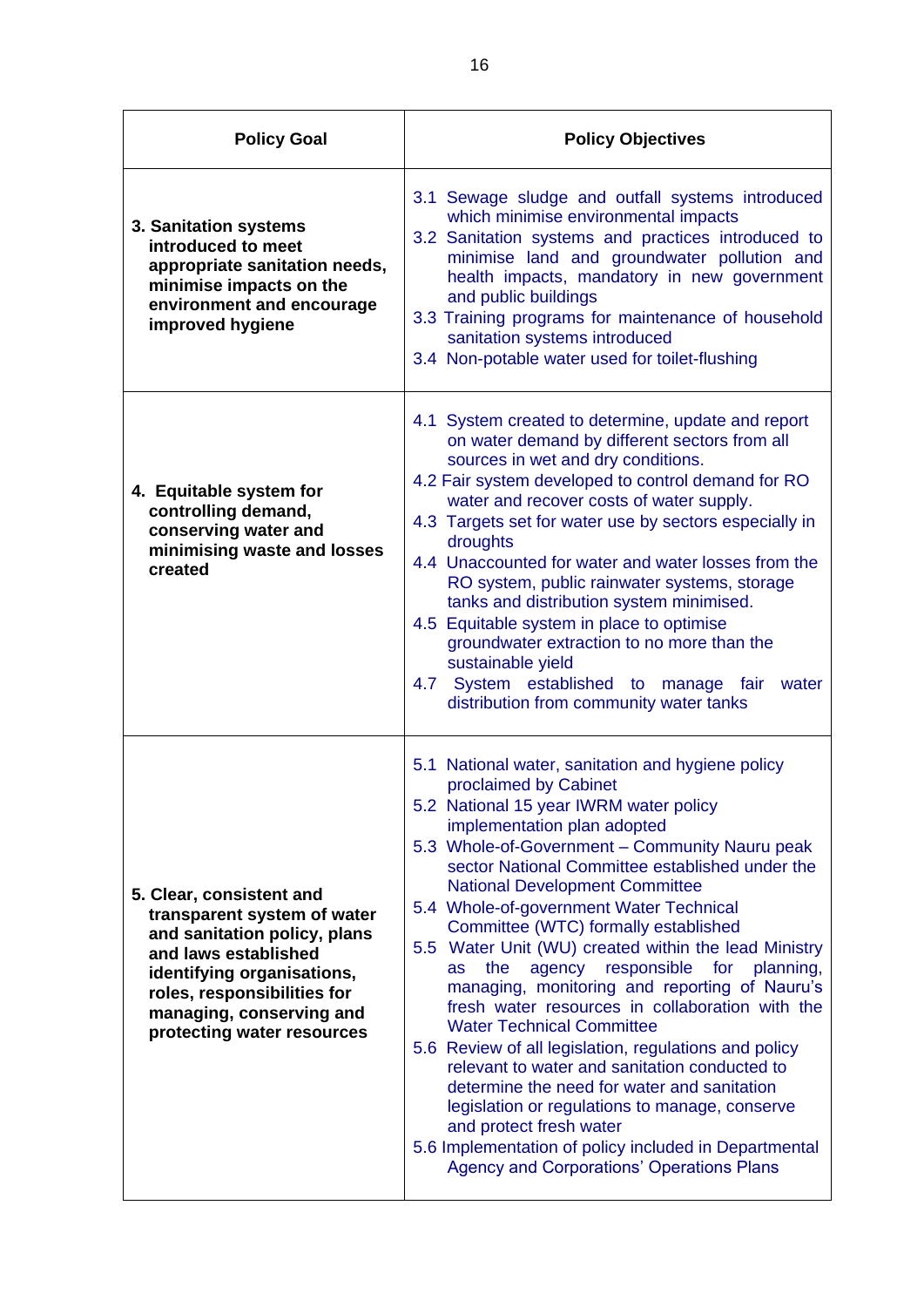| <b>Policy Goal</b>                                                                                                                                                                    | <b>Policy Objectives</b>                                                                                                                                                                                                                                                                                                                                                                                                                                                                                                                                                                                                                                                                                                                                                                                                                                                                                                                                                            |
|---------------------------------------------------------------------------------------------------------------------------------------------------------------------------------------|-------------------------------------------------------------------------------------------------------------------------------------------------------------------------------------------------------------------------------------------------------------------------------------------------------------------------------------------------------------------------------------------------------------------------------------------------------------------------------------------------------------------------------------------------------------------------------------------------------------------------------------------------------------------------------------------------------------------------------------------------------------------------------------------------------------------------------------------------------------------------------------------------------------------------------------------------------------------------------------|
| 6. Appropriate resources,<br>capacity, skills training,<br>information and organisations<br>available for managing water<br>and sanitation systems<br>sustainably                     | 6.1 Water Unit operational and adequately resourced<br>6.2 Capabilities required for WU and WTC staff<br>specified<br>6.3 Appropriate training programs identified<br>6.4 Coordinated water resources and sanitation<br>monitoring and reporting system established<br>6.5 Centralised, accessible national water resources,<br>sanitation and hygiene data bases established<br>6.6 System established for regularly informing the<br>public on water resource issues                                                                                                                                                                                                                                                                                                                                                                                                                                                                                                              |
| 7. Community aware of the<br>issues and actively engaged<br>in planning, protection and<br>conservation of water and<br>improvements to household<br>water and sanitation facilities. | 7.1 Community based organisations, industry,<br>commerce and woman represented on peak<br>National Water, Sanitation and Hygiene<br>Committee<br>7.2 Water, sanitation and hygiene programs<br>incorporated into school curricula at all levels<br>7.3 Local district water, hygiene and sanitation sub-<br>committees established<br>7.4 Incentive programs created for improving and<br>maintaining rainwater harvesting and storage at<br>the household and business level.<br>7.5 Incentive programs introduced for moving to<br>sanitation systems that minimise groundwater<br>pollution and use of potable water for flushing<br>7.6 Public education, communication and<br>engagement strategy to increase capacity, raise<br>awareness and encourage participation in<br>conserving water, protecting water sources and<br>minimising waste of water established.<br>7.7 Importance, protection and wise use of fresh<br>water included in school curricula at all levels. |

#### <span id="page-16-0"></span>**16. Benefits to Nauru**

The benefits of adopting and implementing this Policy are that it will:

- Provide an integrated framework for government leadership in areas of vital and widespread public concern
- Direct resources and assign responsibilities to government-identified priority areas
- Ensure development in Nauru is not water-limited
- Make sure that government agencies are better prepared to manage water supply and sanitation, especially during Nauru's frequent droughts
- Transition water supply to a sustainable basis
- Clearly signal to the public the Government's determination to address the issues
- Clearly indicate Nauru's priorities to international donors, and aid agencies with potential for improved funding opportunities
- <span id="page-16-1"></span>Establish Nauru as a regional leader in integrated water resource management

#### **17. Date of Effect of this updated Policy**

This updated Policy will come into effect when approved by Cabinet and will be announced through a communication campaign.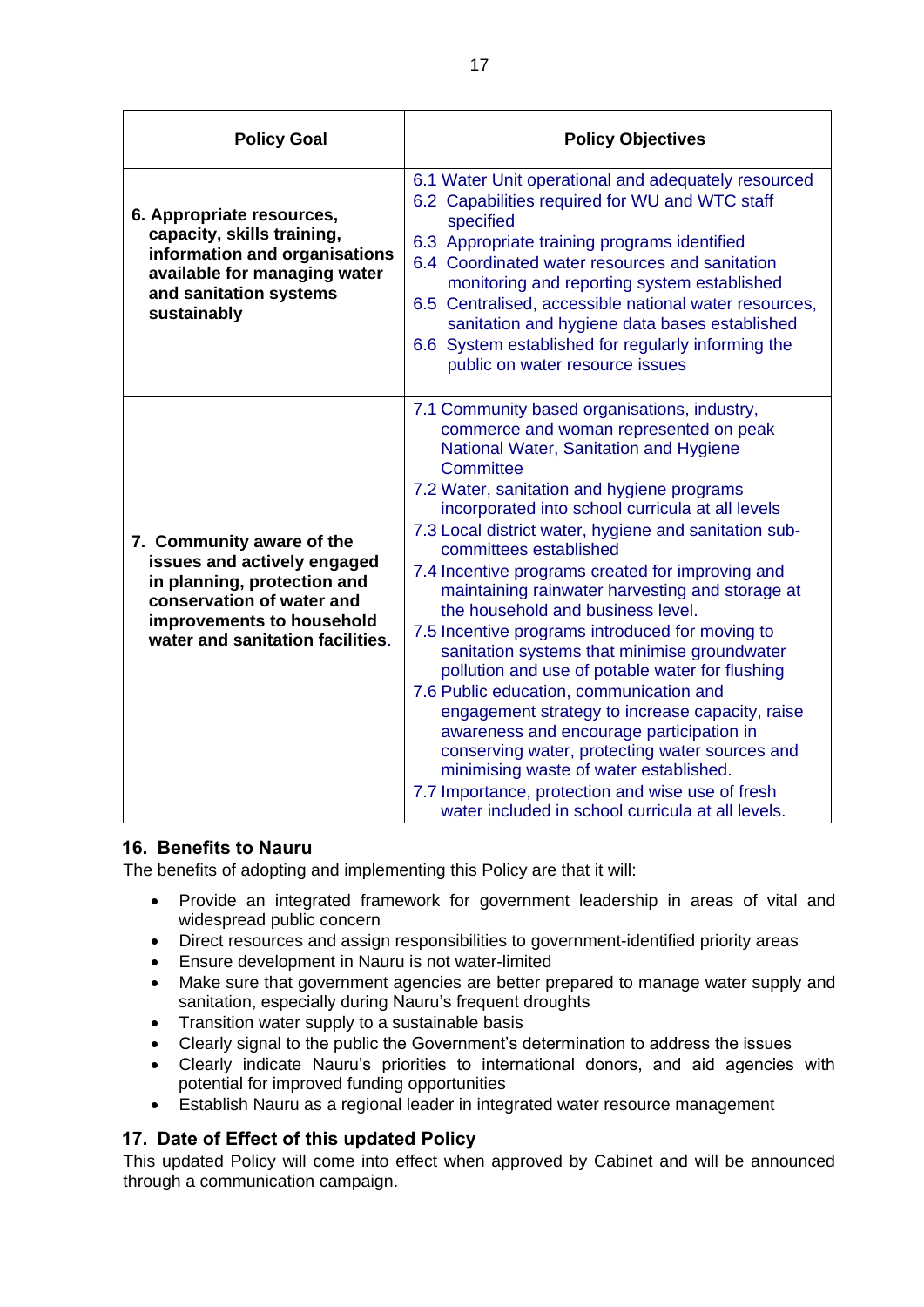#### <span id="page-17-0"></span>**18. Organisational Implications of this Policy**

In order to implement, manage and monitor this policy the following are required:

#### **Establishment of a Water Unit**

A Water Unit within the lead Department, CIE, is required to be established to focus national initiatives in water, sanitation and hygiene and to lead implementation of this policy. It will coordinate monitoring, planning and management of Nauru's water resources and their use, centralise data storage, analysis and reporting, oversee the development of a long-term water master plan and develop incentive schemes for increased community participation in water conservation and protection, improved rainwater harvesting and sanitation systems. The Water Unit will work in close cooperation with the Water Technical Committee. Terms of reference (ToR) for this unit are appended to this policy in Annex I.

#### **Formalising the Water Technical Committee**

A whole-of–government Water Technical Committee (WTC) drawn from all Departments and Agencies with responsibilities for supplying, monitoring, analysing, planning, managing and reporting on the quality, safety, production, storage, losses and uses of the nation's water resources and sanitation systems will be formally established. The WTC will report to the peak national environment, water, sanitation, energy and waste sub-committee of the National Development Committee (at present the CPSC under CIE fills this role). ToR for the WTC are appended to this policy in Annex II.

#### **The CIE Projects Steering Committee under NDC**

The CIE Projects Steering Committee (CPSC) is a peak whole-of-government and community national environment, water, sanitation, energy and waste committee, chaired by CIE, operates as a sub-committee under the NDC, using the powers prescribed for NDC. Committee members are drawn from the heads of government Departments or their delegates and from representatives of community based organisations. Its role is to steer and oversee the policy and plan development and implementation process and to report to Cabinet through the NDC on progress of implementation. ToR for this national committee are appended to this policy in Annex III.

#### <span id="page-17-1"></span>**19. Resource and Financial Implications of this Policy**

Resources in Nauru are restricted. Given the vital importance of water, sanitation and hygiene, however, resources must be specifically allocated to the sector. To implement, manage and monitor this policy, two water and sanitation specialists will be required to be located within the water unit set up within CIE. One position is needed to concentrate on water resource, including rainfall, monitoring, analysis, reporting, and sanitation, the other to focus on water supply services, climate variability and change and community engagement. Current cost estimates are non-current costs of A\$5,000 and recurrent costs of A\$15,000 per year. The NISID identified a program of infrastructure requirements worth approximately A\$15M. Under this policy, the Nauru Master Plan will identify more strategic and longer term investments There is potential for donor funding of many of these projects.

#### <span id="page-17-2"></span>**20. Legislative and Regulatory Implications of this Policy**

There is a need to review all legislation and regulations pertaining to water and sanitation, to the protection of stored RO water, government and community rainwater storages and groundwater supply sources and to the statutory basis for agencies with responsibilities in the sector. Rationalisation, improvements and new water and sanitation legislation and building codes may be required. A review of existing regulations and incentives for compliance with this policy and their operation is also necessary.

#### <span id="page-17-3"></span>**21. Policy Implementation, Monitoring and Evaluation**

The accompanying National Water, Sanitation and Hygiene Implementation Plan uses the policy goals and objectives of this policy to develop a 15 year implementation plan detailing activities, indicators and outputs and assigning responsibilities for implementation. Implementation will be overseen and coordinated by the Water Unit of the Department of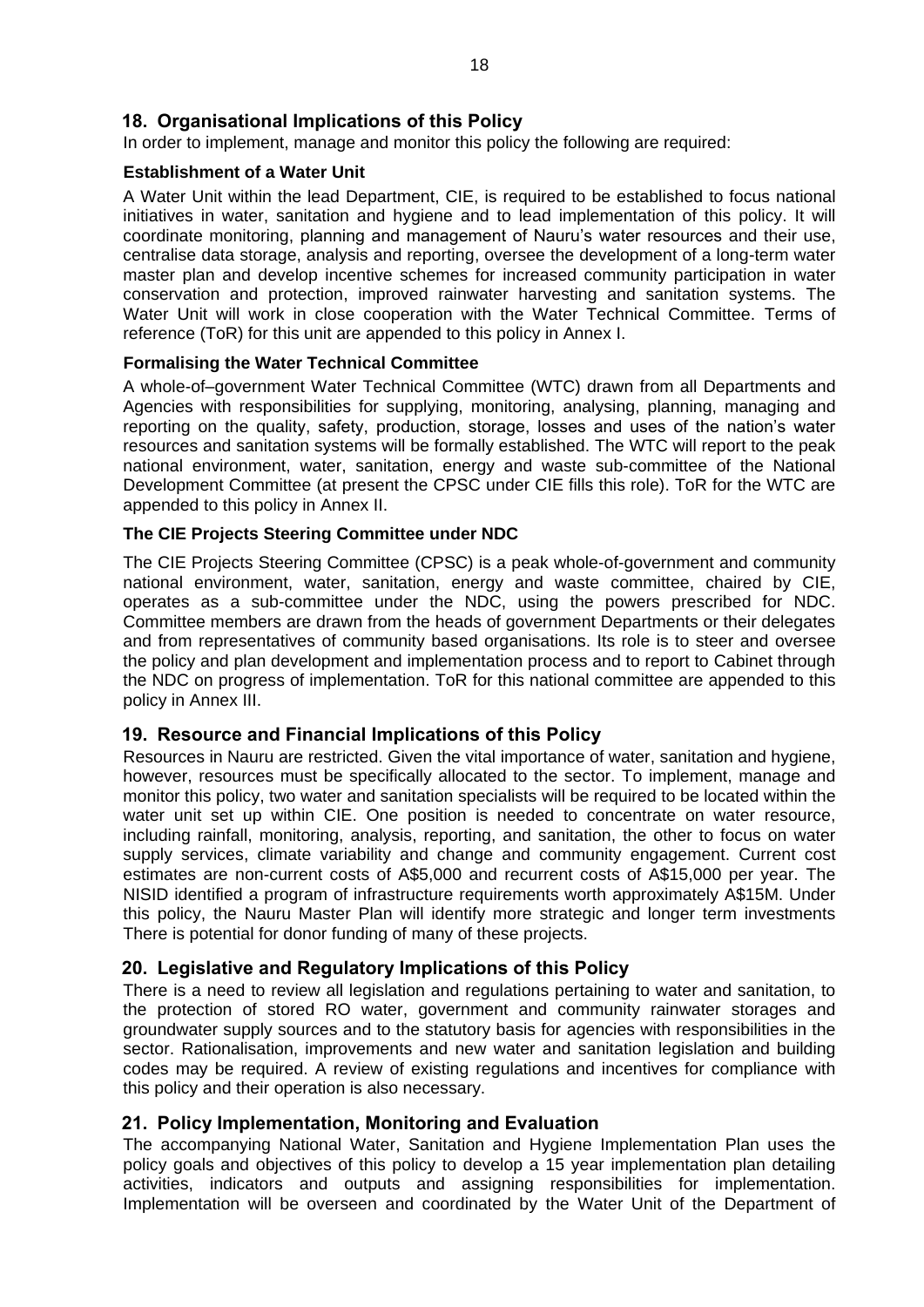Commerce, Industry and Environment in close collaboration and partnership with other key agencies through the WTC. Activities, indicators and outputs will be incorporated into Departmental and agency operational plans.

Monitoring, evaluation and reporting of performance against policy goals and objectives will be carried out by the whole-of-government-community peak National Water, Sanitation and Hygiene Committee the CIE Project Steering Committee, CPSC, with advice from the Water Technical Committee, WTC. The CPSC will report to Cabinet through the NDC will report to Cabinet on the state of the nation's water resources and sanitation systems and on progress in implementation of policy goals and objectives and activities in the Implementation Plan as shown schematically below.



#### <span id="page-18-0"></span>**22. Responsibility for Implementing this Policy**

The following GoN departments and agencies have responsibilities in implementing this policy which are detailed in the implementation plan:

**Department of Commerce, Industry and Environment (designated lead agency) Department of Health Nauru Utilities Corporation Nauru Rehabilitation Corporation Department of Education Department of Finance and Sustainable Development Department of Home Affairs Disaster Risk Management Office**

In addition to these, Business and Community-Based Organisations will be partnered in the implementation process to ensure the adoption of policy at the community level. The whole-ofgovernment and community CPSC, and the whole-of-government WTC will play vital roles in policy implementation through overseeing, monitoring, evaluating and reporting on policy implementation

#### <span id="page-18-1"></span>**23. Review of Policy and Implementation Plan**

Progress on the NWSHP and its accompanying Implementation Plan will be reported annually by the peak CPSC to Cabinet through the NDC. Both will be formally reviewed 5 years after being endorsed. Where necessary, the Policy will be revised to ensure relevance and maximise impact.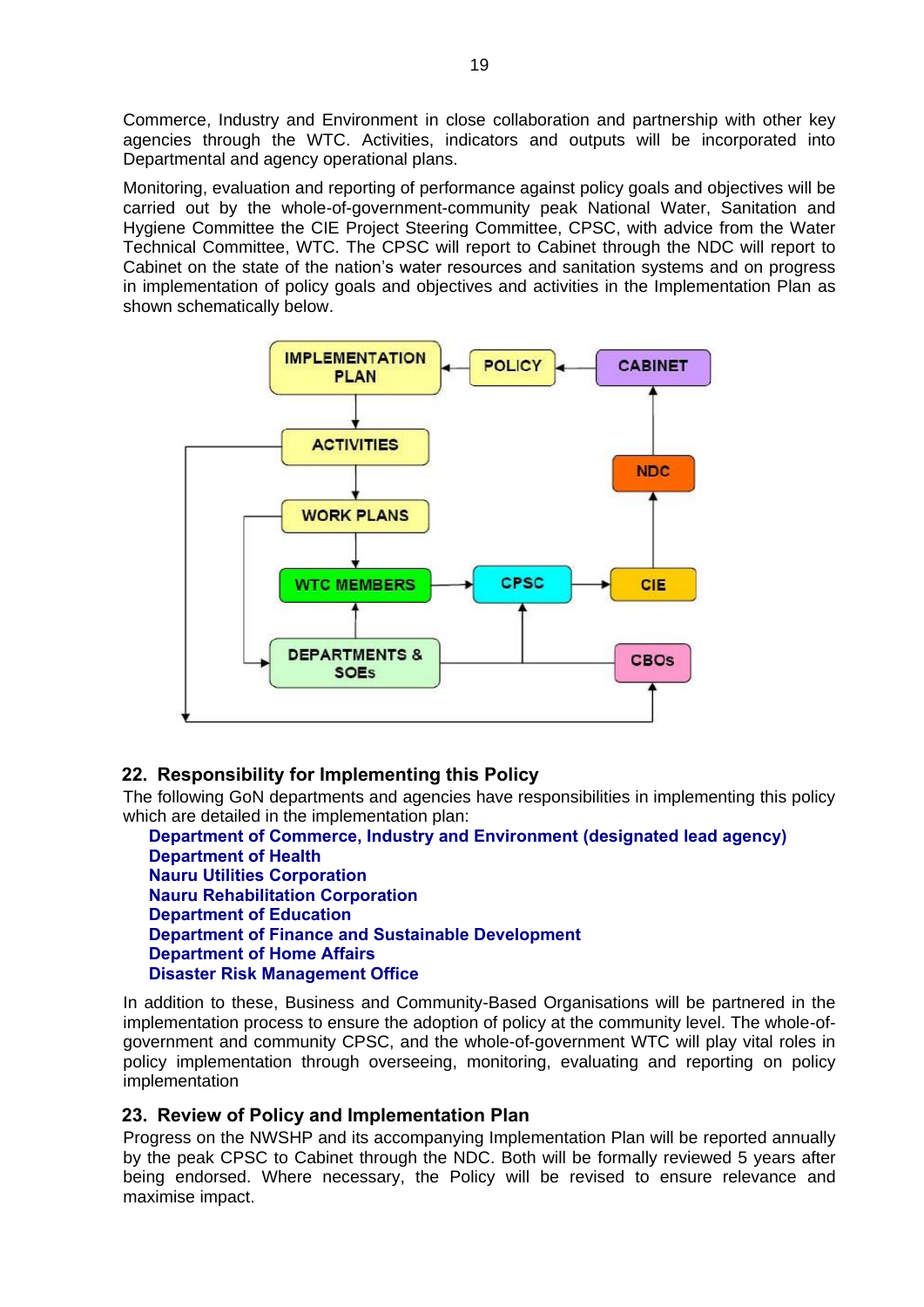#### <span id="page-19-0"></span>**24. Recommendation**

That Cabinet approves this updated policy.

#### <span id="page-19-1"></span>**25. Responsible Minister**

**Signed** 

**Hon Marcus Stephen MP**

**Minister**

**Commerce, Industry and Environment**

### <span id="page-19-2"></span>**26. Submission Date**

XX September 2012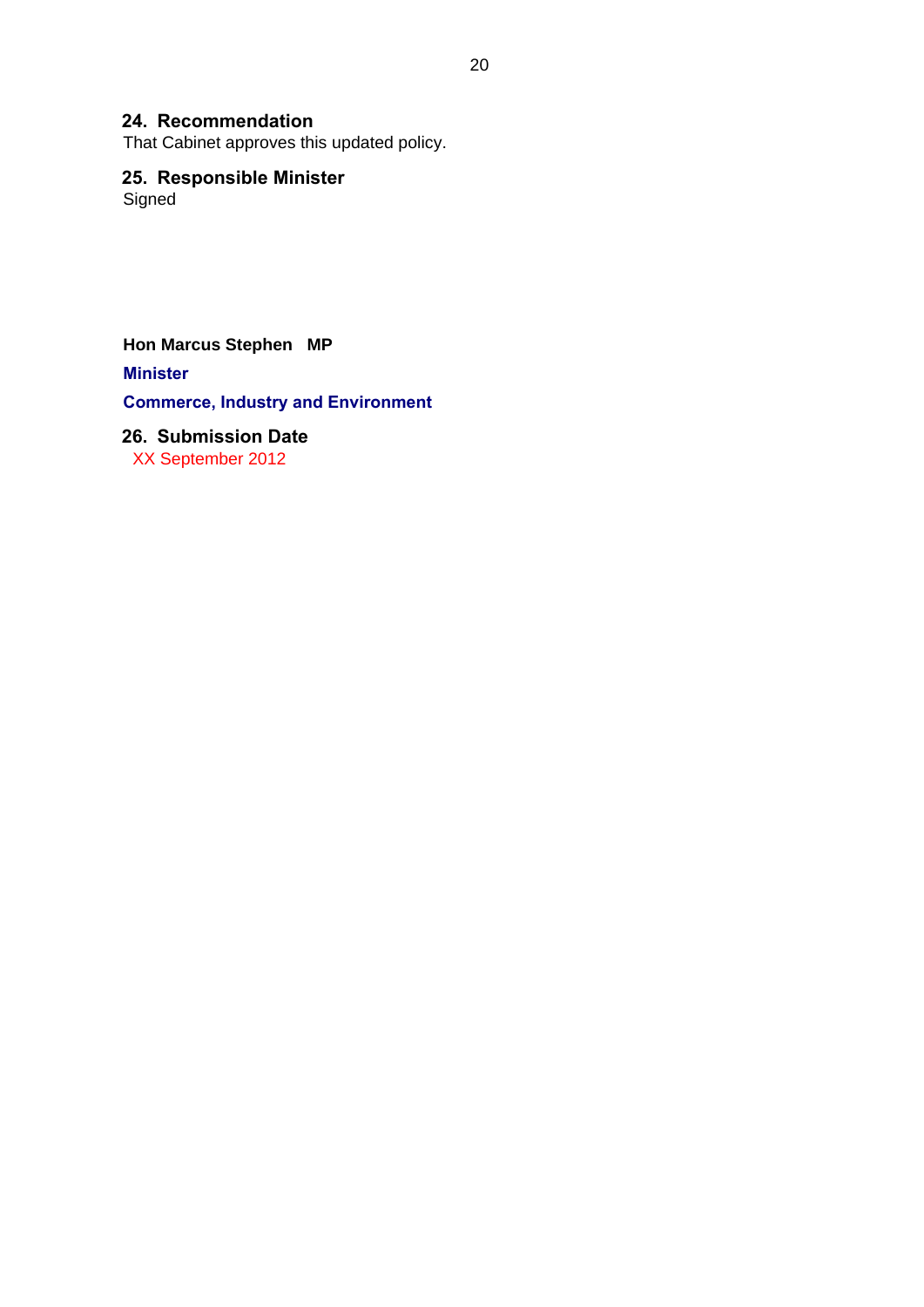

# **Republic of Nauru National Water, Sanitation and Hygiene Policy**

# **Annex I Terms of Reference CIE Water Unit**

**A Unit to coordinate implementation of the goals and objectives of the National Water, Sanitation and Hygiene Policy and to carry out and supervise activities in the National Water, Sanitation and Hygiene Policy Implementation Plan. The Unit will coordinate monitoring, planning and management of Nauru's water resources and their use, centralise data storage, analysis and reporting, oversee the development of a long-term water master plan and develop incentive schemes for increased community participation, improved rainwater harvesting and sanitation systems. The Water Unit will work in close cooperation with the Water Technical Committee and its members** 

**Ebōk eiy itsimor, Ebōk eiy gaganado, Rañga kō wam ebōk bwain tsimorum ñage me iyamwan**

**Water is life, Water is precious, Care for water for your life for today and for the future** 

**November 2011**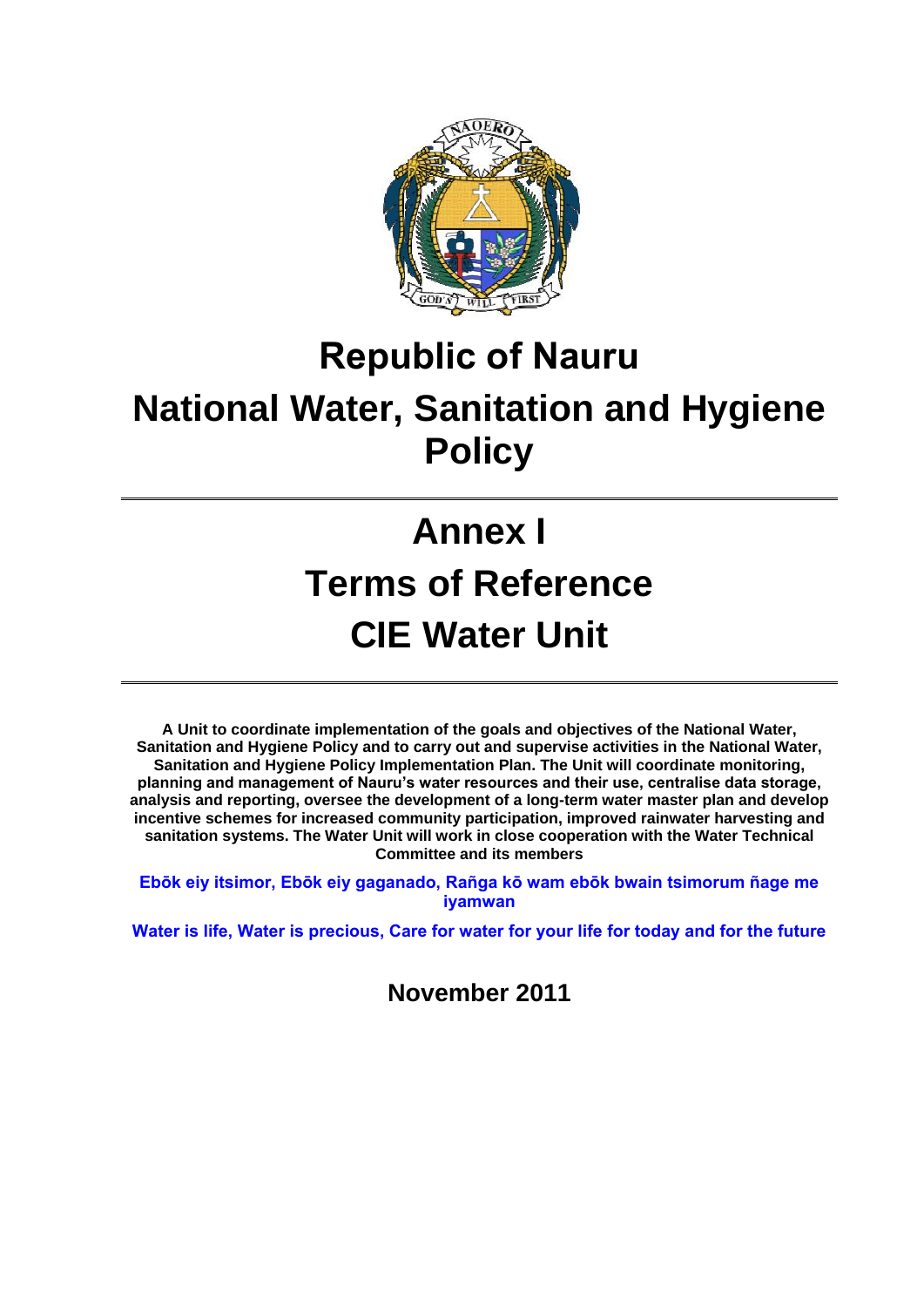### **TERMS OF REFERENCE**

### **CIE WATER UNIT (WU)**

#### **Integrated Water Resources Management**

The Nauru National Water, Sanitation and Hygiene Policy (NWSHP) is based on an integrated water resources management (IWRM) approach to planning, managing, using and conserving the nation's water resources. The water unit, Water Technical Committee and the peak environment, water, sanitation, energy and wastes sub-committee of the National Development Committee, the CIE Project Steering Committee, have all been established to use an IWRM approach to management and care of Nauru's precious water resources and its sanitation systems. The five basic principles of integrated water resource management (IWRM) are based on the Dublin Principles presented at the World Summit on Sustainability in Rio de Janeiro in 1992:

#### **Principle 1:**

Fresh water is a finite and vulnerable resource, essential to sustain life, development and the environment.

#### **Principle 2:**

Water development and management should be based on a participatory approach, involving users, planners and policy-makers at all levels.

#### **Principle 3:**

Women play a central part in the provision, management and safeguarding of water.

#### **Principle 4:**

Water is a public good and has a social and economic value in all its competing uses.

#### **Principle 5:**

IWRM is based on the equitable and efficient management and sustainable use of water.

This implementation plan for the National Water, Sanitation and Hygiene Policy has been developed using these principles and principles derived for Pacific Island Countries as a guiding framework. It builds on the National Sustainable Development Strategy 2005-25 (NSDS, Revised, 2009). Both implementation plan and policy were developed in a participatory process initiated by the lead water Ministry, the Department of Commerce, Industry and Environment (CIE) with all relevant government agency stakeholders and representative community-based organisations, and included women leaders from key government agency and community.

#### **The Urgent Need for a CIE Water Unit**

Nauru faces serious challenges in the water and sanitation sectors. Many government Departments, agencies and state-owned enterprises have responsibilities in the water, sanitation and hygiene sectors. In an IWRM approach it is fundamentally important that all agencies work cooperatively and collegially together for common goals. It is important that the lead Ministry, CIE drive the collaborative process. CIE does not at present have that capacity. The establishment of a two person Water Unit to work in close co-operation with the whole-of-government Water Technical Committee and the CIE Project Steering Committee will ensure an integrative and efficient approach to implementing the Government's National Water, Sanitation and Hygiene Policy.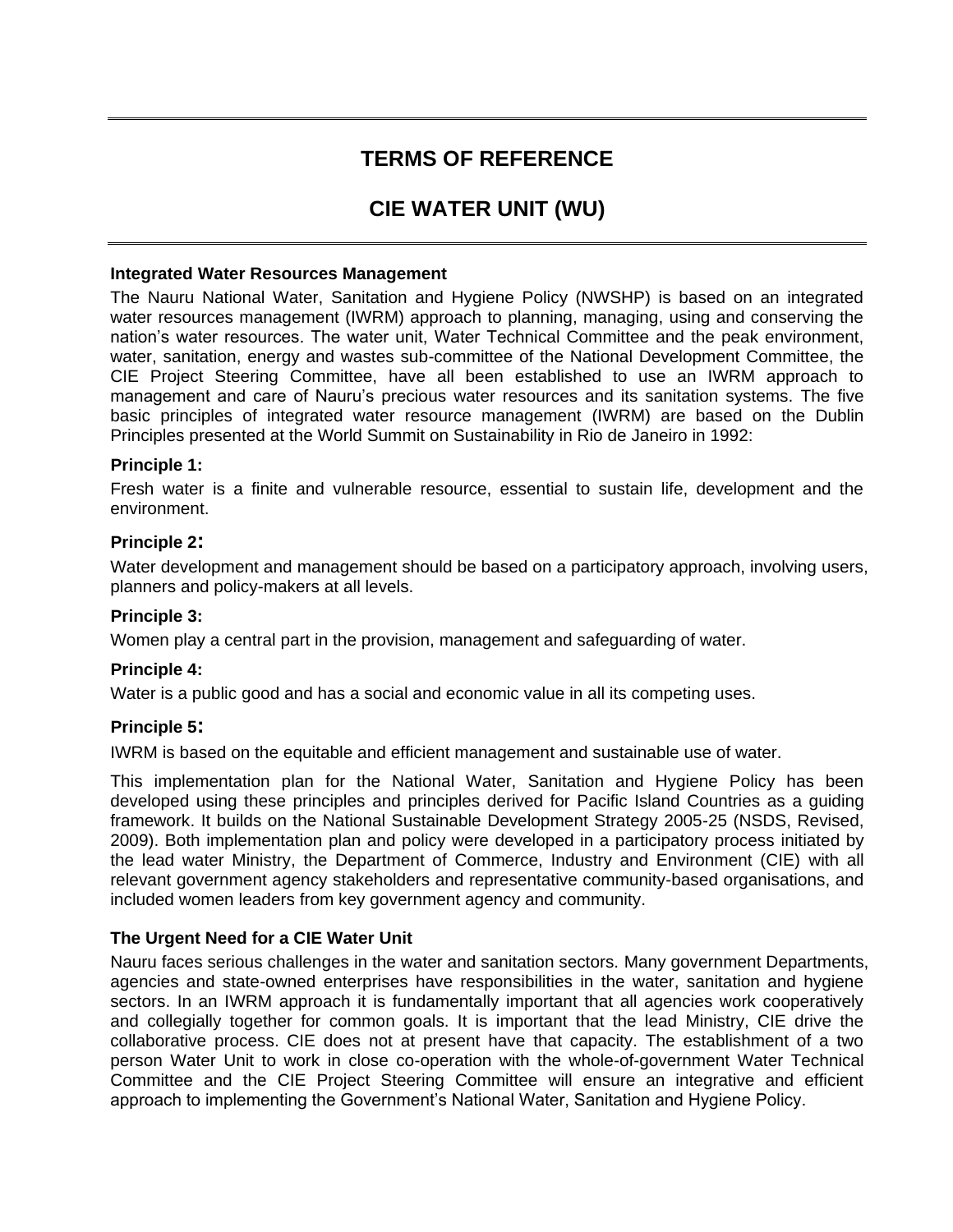### **The Water Unit (WU) within the Department of Commerce, Industry and Environment (CIE)**

| <b>Management</b><br>The initially two-person CIE Water Unit will be a<br>unit within the Environment Division of CIE and<br>will report to the Secretary of CIE through the<br><b>Director Environment Division</b><br><b>Secretariat Duties</b><br>CIE Water Unit will provide secretariat support for<br>the Water Technical Committee (WTC) and the<br>CIE Project Steering Committee (CPSC) a sub<br>National<br>Development<br>committee<br>of<br>the<br>Committee                                                                                                                                                                                                                                                                                                                                                                                                                                                                                                                                                                                                                                                                                                                                                                                                                                                           | <b>Purpose of the WU</b><br>The purpose of the Water Unit is to coordinate implementation of the goals<br>and objectives of the Nauru National Water, Sanitation and Hygiene Policy<br>(NWHSP), a planned outcome of the National Sustainable Development<br>Strategy 2005-25, and to carry out and supervise activities in the National<br>Water, Sanitation and Hygiene Implementation Plan (NWSHIP). The WU will<br>coordinate monitoring, planning and management of Nauru's water resources<br>and their use, centralise data storage, analysis and reporting, oversee the<br>development of a long-term water master plan and develop incentive schemes<br>for increased community participation in water conservation and protection,<br>improved rainwater harvesting and sanitation systems. The Water Unit will<br>work in close cooperation with the Water Technical Committee and its<br>members (Annex II).                                                                                                                                                                                                                                                                                                                                                                                                                                                                                                                                                                                                                                                                                                                                                                                                                                                                                                                                                                                                                                                                                          |  |
|------------------------------------------------------------------------------------------------------------------------------------------------------------------------------------------------------------------------------------------------------------------------------------------------------------------------------------------------------------------------------------------------------------------------------------------------------------------------------------------------------------------------------------------------------------------------------------------------------------------------------------------------------------------------------------------------------------------------------------------------------------------------------------------------------------------------------------------------------------------------------------------------------------------------------------------------------------------------------------------------------------------------------------------------------------------------------------------------------------------------------------------------------------------------------------------------------------------------------------------------------------------------------------------------------------------------------------|-------------------------------------------------------------------------------------------------------------------------------------------------------------------------------------------------------------------------------------------------------------------------------------------------------------------------------------------------------------------------------------------------------------------------------------------------------------------------------------------------------------------------------------------------------------------------------------------------------------------------------------------------------------------------------------------------------------------------------------------------------------------------------------------------------------------------------------------------------------------------------------------------------------------------------------------------------------------------------------------------------------------------------------------------------------------------------------------------------------------------------------------------------------------------------------------------------------------------------------------------------------------------------------------------------------------------------------------------------------------------------------------------------------------------------------------------------------------------------------------------------------------------------------------------------------------------------------------------------------------------------------------------------------------------------------------------------------------------------------------------------------------------------------------------------------------------------------------------------------------------------------------------------------------------------------------------------------------------------------------------------------------|--|
| <b>Staff Duties WU</b><br>Officer 1                                                                                                                                                                                                                                                                                                                                                                                                                                                                                                                                                                                                                                                                                                                                                                                                                                                                                                                                                                                                                                                                                                                                                                                                                                                                                                | <b>Functions of WU</b><br>The Water Unit is responsible for:                                                                                                                                                                                                                                                                                                                                                                                                                                                                                                                                                                                                                                                                                                                                                                                                                                                                                                                                                                                                                                                                                                                                                                                                                                                                                                                                                                                                                                                                                                                                                                                                                                                                                                                                                                                                                                                                                                                                                      |  |
| 1. Implement policy goals 1, 4, 5 and 6,<br>associated objectives and activities<br>2. Update and analyse water monitoring and use<br>database monthly<br>3. Monthly examination of drought risk and<br>informing relevant authorities of significant<br>risks<br>4. Ensure<br>climate<br>change<br>adaptation<br>incorporated into planning<br>5. Identify policy and plan improvements and<br>training needs<br>6. Liaise with members WTC and<br>report<br>monitoring results to WTC<br>7. Provide secretarial support for WTC<br>8. Provide support to PACC project<br>Officer <sub>2</sub><br>1. Implementing policy goals 2, 3 and 7 and<br>related objectives and activities<br>2. Work collaboratively with WTC<br>3. Determine demand for freshwater (with BoS,<br>NUC)<br>4. Develop equitable system for controlling<br>demand, conserving water and minimising<br>waste and losses (NUC, PAD, NRC)<br>5. Assist in development of Nauru Water Master<br>Plan (with WTC)<br>6. Develop options for improved sanitation<br>systems<br>7. Develop<br>increase<br>schemes<br>public<br>to<br>participation<br>planning,<br>management,<br>in<br>and<br>protection<br>conservation<br>$\circ$<br>water<br>resources.<br>8. Provide secretarial support for CPSC including<br>reports.<br>9. Provide support to IWRM project | 1. Implementing the policy goals and objectives of NWSHP;<br>2. Overseeing implementation of activities in the NWSHIP;<br>3. Working in close cooperation with the Water Technical<br>Committee and its members to implement the NWSHP and<br><b>NWSHIP</b><br>4. Conserving, protecting and managing Nauru's fresh water<br>resources:<br>5. Assessing Nauru's fresh water resources, in collaboration with<br>Public Health, the Nauru Utilities Corporation and the Nauru<br>rehabilitation Corporation, in terms of the quality and quantity,<br>safe yield and fitness for use;<br>6. Assessing national demand for fresh-water (with BoS);<br>7. Coordinating the monitoring, analysis and reporting of rainfall,<br>production, use and losses of RO water (with NUC), rainwater<br>harvesting, and groundwater use (with NRC)<br>8. Assisting in the preparation of a Nauru Water Master Plan to<br>prioritise the planning and investment in water supply, storage<br>and distribution and sanitation system infrastructure, and public<br>participation campaigns to meet demand and use over the next<br>15 years.<br>9. Developing and updating (with the Public Health) national water<br>quality standards.<br>10. Developing appropriate sanitation systems which minimise<br>potable water use, groundwater pollution and impacts on the<br>near-shore environment (with Public Health and Fisheries)<br>11. Developing schemes to engage the communities in the planning,<br>conservation, protection and efficient use of water resources (with<br>WTC);<br>12. Developing early warning systems, plans and response strategies<br>for Nauru's frequent droughts and adapting to Climate Change<br>13. Developing plans for flood risk reduction and response strategies;<br>14. Providing secretarial support for the WTC and CPSC<br>15. Reviewing new project proposals on water, sanitation and<br>hygiene<br>16. Collating and preparing annual reports from WTC to CPSC and<br><b>NDC</b> |  |
| <b>Meetings</b>                                                                                                                                                                                                                                                                                                                                                                                                                                                                                                                                                                                                                                                                                                                                                                                                                                                                                                                                                                                                                                                                                                                                                                                                                                                                                                                    | <b>Reporting</b>                                                                                                                                                                                                                                                                                                                                                                                                                                                                                                                                                                                                                                                                                                                                                                                                                                                                                                                                                                                                                                                                                                                                                                                                                                                                                                                                                                                                                                                                                                                                                                                                                                                                                                                                                                                                                                                                                                                                                                                                  |  |
| The WU convenes meetings of WTC and through<br>it the CPSC and provides secretarial support to<br>WTC and CPSC                                                                                                                                                                                                                                                                                                                                                                                                                                                                                                                                                                                                                                                                                                                                                                                                                                                                                                                                                                                                                                                                                                                                                                                                                     | The WU will issue an annual report on implementation of activities in the<br>NWSHIP and other matters through WTC to CIE.                                                                                                                                                                                                                                                                                                                                                                                                                                                                                                                                                                                                                                                                                                                                                                                                                                                                                                                                                                                                                                                                                                                                                                                                                                                                                                                                                                                                                                                                                                                                                                                                                                                                                                                                                                                                                                                                                         |  |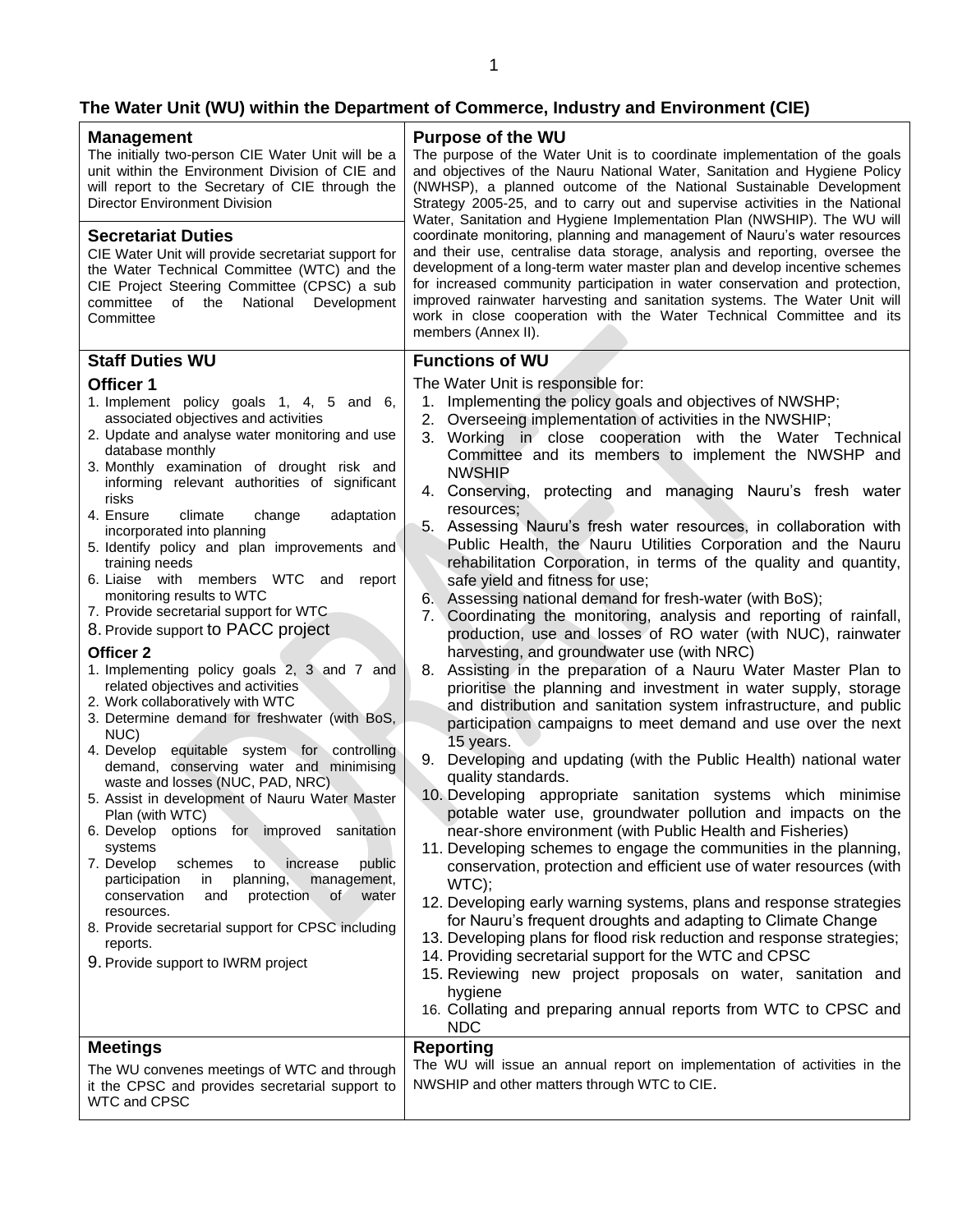

# **Republic of Nauru**

# **National Water, Sanitation and Hygiene Policy**

# **Annex II Terms of Reference Water Technical Committee**

**A whole-of–government Integrated Water Resources Management Water Technical Committee drawn from all Government Departments, Agencies and Sate-Owned Enterprises with responsibility for supplying, monitoring, analysing, planning, managing, and reporting on the quality, safety, production, storage, losses, protection and uses of the nation's water resources and sanitation systems**

**Ebōk eiy itsimor, Ebōk eiy gaganado, Rañga kō wam ebōk bwain tsimorum ñage me iyamwan Water is life, Water is precious, Care for water for your life for today and for the future** 

**November 2011**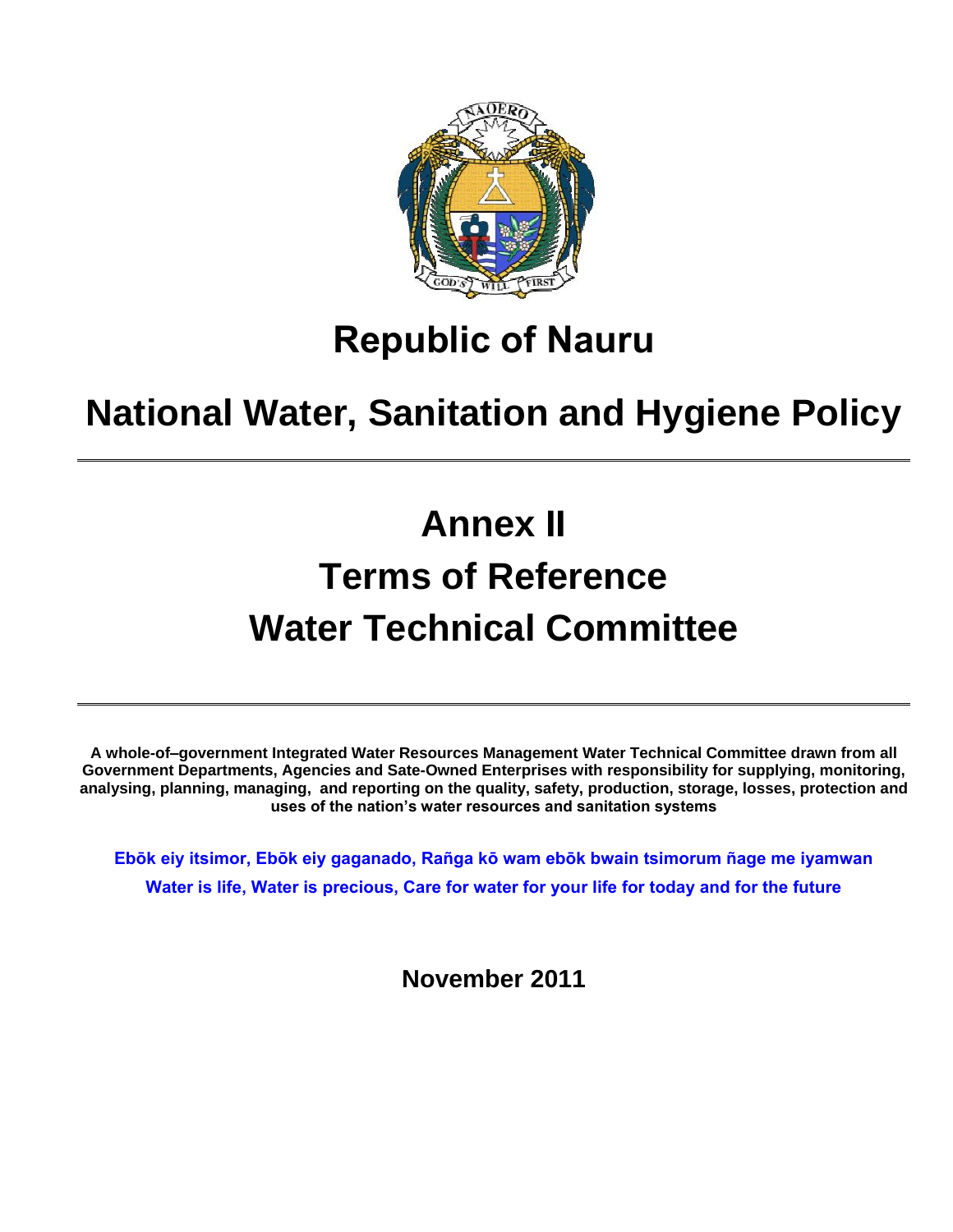### **TERMS OF REFERENCE**

### **WATER TECHNICAL COMMITTEE (WTC)**

#### **The Need for a formally endorsed Whole-of-Government Water Technical Committee**

Nauru faces serious challenges in the water and sanitation sectors. Many government Departments, agencies and state-owned enterprises have responsibilities and technical capacities in the water, sanitation and hygiene sectors. In an IWRM approach it is fundamentally important that all agencies work cooperatively and collegially together for common goals, particularly in Nauru where the problems are large and the number of technical experts small. The formal endorsement by Cabinet of a Water Technical Committee means that Departments will be directed to continue their close co-operation within the whole-of-government Water Technical Committee which reports to the CIE Project Steering Committee and through them to the National Development Committee (NDC) to ensure an integrative and efficient approach to implementing the Government's National Water, Sanitation and Hygiene Policy.

#### **The Composition and Management Structure of the WTC**



#### **Composition of the Water Technical Committee**

Chaired by Department of Commerce, Industry and Environment, Environment Division (CIE Environment)

- 1. The Water Unit CIE (WU)
- 2. The Nauru Utilities Corporation (NUC)
- 3. Public Health Division, Department of Health (PH)
- 4. The Nauru Rehabilitation Corporation (NRC)
- 5. The Bureau of Statistics, Department of Finance and Sustainable Development (BoS)
- 6. The Planning and Aid Division, Department of Finance and Sustainable Development (PAD)
- 7. Lands and Survey Division, Department of Home Affairs (LS)
- 8. National Disaster Risk Management Office (NDRM)
- 9. Coordinators of the Integrated Water Resources Management IIWRM) and Pacific Adaptation to climate change (PACC) projects in Nauru.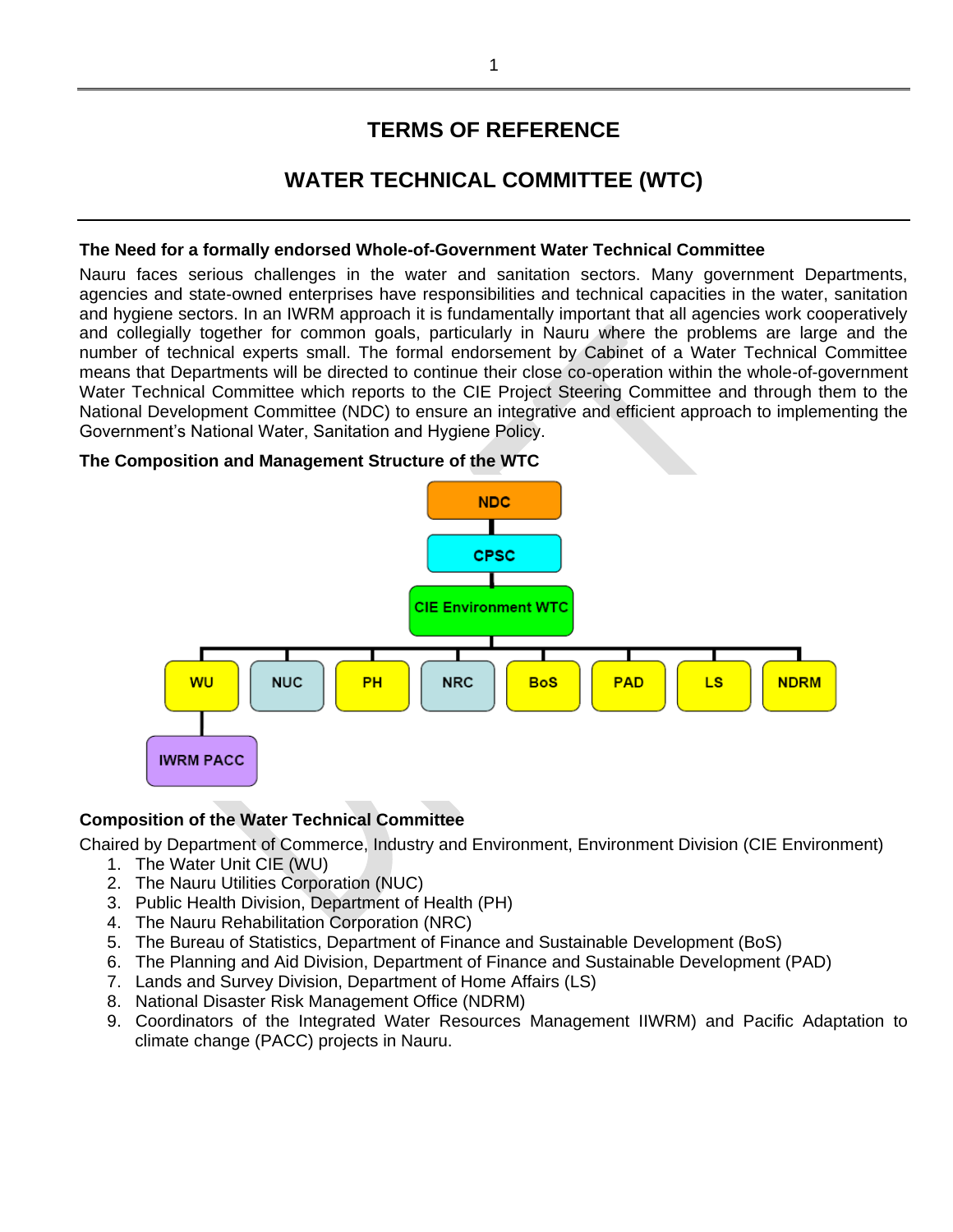| <b>Chair</b><br>of<br><b>CIE</b><br>The<br>Director<br>Division<br>Environment<br>or<br>delegate<br><b>Secretariat</b><br>CIE Water Unit will provide<br>support<br>secretariat<br>agenda, minutes & reports                                                                                                                                                                                                                                                                                                                                                                                                                                                        | <b>Purpose of the WTC</b><br>The whole-of-government Water Technical Committee (WTC) is drawn from all<br>State-Owned Enterprises<br>Agencies<br>and<br>Government Departments,<br>with<br>responsibilities for supplying, monitoring, analysing, planning, managing and reporting<br>on the quality, safety, production, storage, losses and uses of the nation's water<br>resources and sanitation systems. The Committee work together cooperatively and<br>collegially to implement the goals, objectives and activities of the Nauru Water,<br>Sanitation, and Hygiene Policy and its implementation Plan in an integrated, efficient<br>and sustainable way. The WTC is a technical committee to support and report<br>through CIE to the peak CIE Project Steering Committee (CPSC) a Sub Committee of<br>NDC and to the Ministries making up the WTC.                                                                                                                                                                                                                                                                                                                                                                                                                                                                                                                                                                                                                                                                                                                                                                                                                                                                                                                                                                                                                                                                                                                                                                                                                                                                                                                                                                 |  |
|---------------------------------------------------------------------------------------------------------------------------------------------------------------------------------------------------------------------------------------------------------------------------------------------------------------------------------------------------------------------------------------------------------------------------------------------------------------------------------------------------------------------------------------------------------------------------------------------------------------------------------------------------------------------|-------------------------------------------------------------------------------------------------------------------------------------------------------------------------------------------------------------------------------------------------------------------------------------------------------------------------------------------------------------------------------------------------------------------------------------------------------------------------------------------------------------------------------------------------------------------------------------------------------------------------------------------------------------------------------------------------------------------------------------------------------------------------------------------------------------------------------------------------------------------------------------------------------------------------------------------------------------------------------------------------------------------------------------------------------------------------------------------------------------------------------------------------------------------------------------------------------------------------------------------------------------------------------------------------------------------------------------------------------------------------------------------------------------------------------------------------------------------------------------------------------------------------------------------------------------------------------------------------------------------------------------------------------------------------------------------------------------------------------------------------------------------------------------------------------------------------------------------------------------------------------------------------------------------------------------------------------------------------------------------------------------------------------------------------------------------------------------------------------------------------------------------------------------------------------------------------------------------------------|--|
|                                                                                                                                                                                                                                                                                                                                                                                                                                                                                                                                                                                                                                                                     |                                                                                                                                                                                                                                                                                                                                                                                                                                                                                                                                                                                                                                                                                                                                                                                                                                                                                                                                                                                                                                                                                                                                                                                                                                                                                                                                                                                                                                                                                                                                                                                                                                                                                                                                                                                                                                                                                                                                                                                                                                                                                                                                                                                                                               |  |
| <b>Membership</b>                                                                                                                                                                                                                                                                                                                                                                                                                                                                                                                                                                                                                                                   | <b>Functions</b>                                                                                                                                                                                                                                                                                                                                                                                                                                                                                                                                                                                                                                                                                                                                                                                                                                                                                                                                                                                                                                                                                                                                                                                                                                                                                                                                                                                                                                                                                                                                                                                                                                                                                                                                                                                                                                                                                                                                                                                                                                                                                                                                                                                                              |  |
| Technical<br>representatives                                                                                                                                                                                                                                                                                                                                                                                                                                                                                                                                                                                                                                        | The Water Unit Technical Committee (WTC) is responsible for:                                                                                                                                                                                                                                                                                                                                                                                                                                                                                                                                                                                                                                                                                                                                                                                                                                                                                                                                                                                                                                                                                                                                                                                                                                                                                                                                                                                                                                                                                                                                                                                                                                                                                                                                                                                                                                                                                                                                                                                                                                                                                                                                                                  |  |
| from:<br>1. The Water Unit CIE (WU)<br>Nauru<br><b>Utilities</b><br>2. The<br>Corporation (NUC)<br>3. Public Health Division,<br>Department of Health<br>(PH)<br>4. The Nauru Rehabilitation<br>Corporation (NRC)<br>5. The Bureau of Statistic,<br>Department of Finance<br>Sustainable<br>and<br>Development (BoS)<br>6. The Planning and Aid<br>Division, Department of<br>Finance and Sustainable<br>Development (PAD)<br>Survey<br>7.<br>Lands<br>and<br>Division, Department of<br>Home Affairs (LS)<br>8. National Disaster Risk<br>Management<br>Office<br>(NDRM)<br>9.<br>Coordinators<br>of the<br><b>PACC</b><br><b>IWRM</b><br>and<br>projects in Nauru | Implementing the policy goals and objectives of the National Water, Sanitation<br>1.<br>and Hygiene Policy (NWSHP);<br>Overseeing implementation and execution of activities in the NWSHIP;<br>2.<br>Agreeing on organisational responsibilities for carrying out activities specified in<br>3.<br>the National Water, Sanitation and Hygiene Implementation Plan (NWSHIP);<br>Making certain that activities specified in the National Water, Sanitation and<br>4.<br>Hygiene Implementation Plan (NWSHIP) are included in Annual Departmental<br>and Organisational Work Plans;<br>Coordinating activities and sharing information, data and expertise between<br>5.<br>Departments, agencies and organisations on water, sanitation and hygiene;<br>Ensuring that water resource monitoring data is archived in a form that is readily<br>6.<br>available;<br>Monitoring and reviewing progress of implementation of NWSHIP against<br>7.7<br>indicators;<br>Regular reporting through CIE to the peak CIE Project Steering Committee sub-<br>8.7<br>Committee under NDC on progress of the NWSHP and NWSHIP;<br>Making sure that the public is fully informed on initiation and progress of all water,<br>9.<br>sanitation and hygiene activities;<br>10. Providing technical guidance on new proposals for water, sanitation and hygiene<br>projects and activities for Nauru to ensure that consistent with the goals and<br>objectives of the NWSHP and the priorities of NWSHIP;<br>11. Providing technical guidance and assistance with the current PACC and IWRM<br>water and sanitation projects<br>12. Cooperating and coordinating with external experts (regional organisations,<br>national consultants, regional consultants or international consultants) and<br>provide them with necessary input and assistance on water, sanitation and<br>hygiene projects;<br>13. Reviewing and where necessary suggesting revisions to draft reports by<br>consultants and experts on water, sanitation and hygiene projects; and<br>14. Taking into account decisions, recommendations and requests for technical<br>information and advice by CPSC, the NDC, and the regional organisations SPC,<br>SOPAC and SPREP. |  |
| <b>Meetings</b>                                                                                                                                                                                                                                                                                                                                                                                                                                                                                                                                                                                                                                                     | <b>Reports</b>                                                                                                                                                                                                                                                                                                                                                                                                                                                                                                                                                                                                                                                                                                                                                                                                                                                                                                                                                                                                                                                                                                                                                                                                                                                                                                                                                                                                                                                                                                                                                                                                                                                                                                                                                                                                                                                                                                                                                                                                                                                                                                                                                                                                                |  |
| Every two<br>months<br>or                                                                                                                                                                                                                                                                                                                                                                                                                                                                                                                                                                                                                                           | 1. Minutes of meetings circulated to all members                                                                                                                                                                                                                                                                                                                                                                                                                                                                                                                                                                                                                                                                                                                                                                                                                                                                                                                                                                                                                                                                                                                                                                                                                                                                                                                                                                                                                                                                                                                                                                                                                                                                                                                                                                                                                                                                                                                                                                                                                                                                                                                                                                              |  |
| additionally as required                                                                                                                                                                                                                                                                                                                                                                                                                                                                                                                                                                                                                                            | 2. Annual report through CIE to EWSEW sub-Committee under NDC on progress of<br>the NWSHP and NWSHIP and state of Nauru's water supply, water resources<br>and sanitation systems;                                                                                                                                                                                                                                                                                                                                                                                                                                                                                                                                                                                                                                                                                                                                                                                                                                                                                                                                                                                                                                                                                                                                                                                                                                                                                                                                                                                                                                                                                                                                                                                                                                                                                                                                                                                                                                                                                                                                                                                                                                            |  |
|                                                                                                                                                                                                                                                                                                                                                                                                                                                                                                                                                                                                                                                                     | 3. Reports as required on new proposals, initiatives or special circumstances in<br>Water, Sanitation and Hygiene areas.                                                                                                                                                                                                                                                                                                                                                                                                                                                                                                                                                                                                                                                                                                                                                                                                                                                                                                                                                                                                                                                                                                                                                                                                                                                                                                                                                                                                                                                                                                                                                                                                                                                                                                                                                                                                                                                                                                                                                                                                                                                                                                      |  |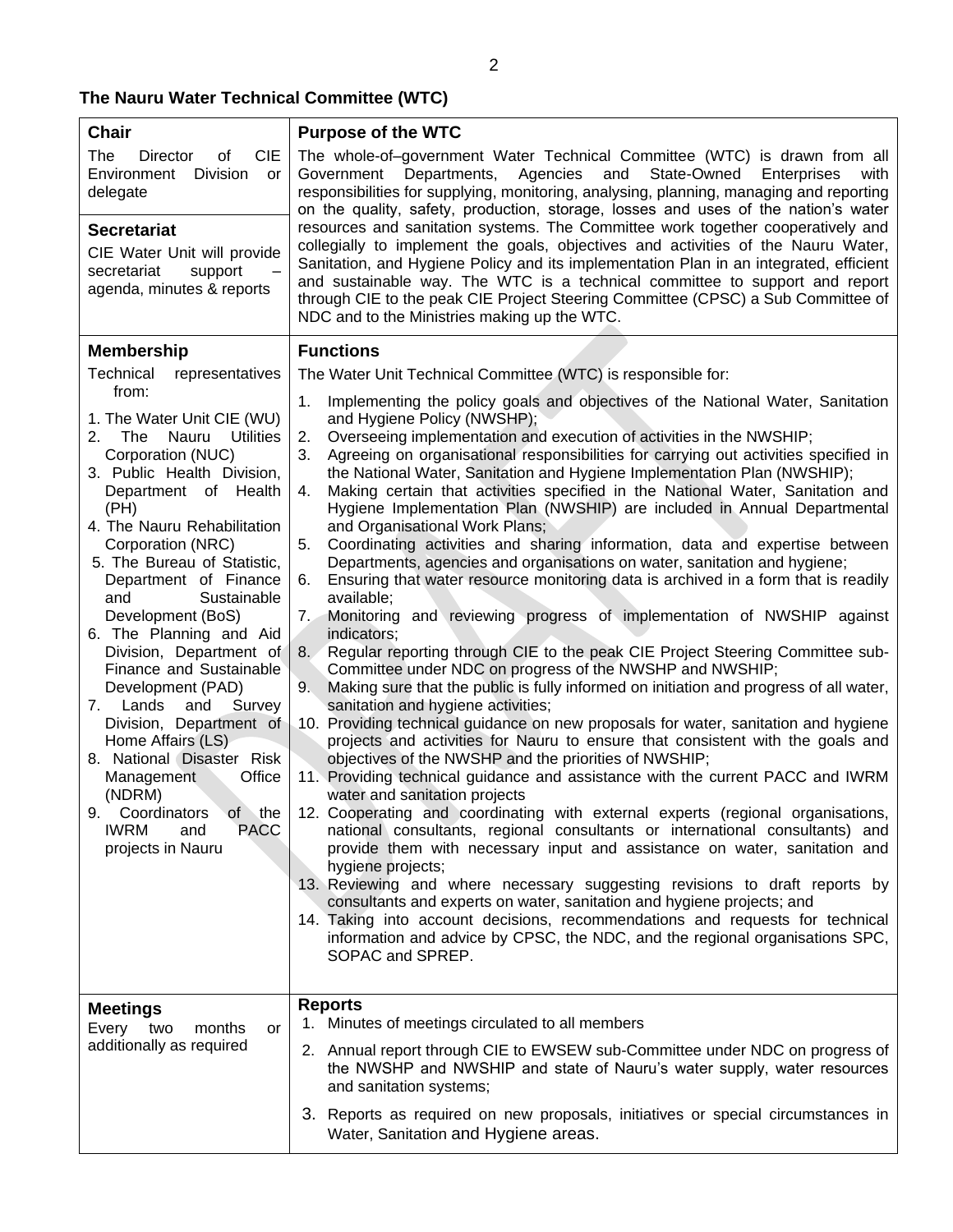| <b>Meeting Agendas</b><br>1. Apologies<br>2. Confirmation of minutes          |    | <b>Contents of Annual Reports</b><br>WTC will send an annual report through CIE to the CIE Project Steering Committee<br>sub-committee of NDC. The report should detail: |
|-------------------------------------------------------------------------------|----|--------------------------------------------------------------------------------------------------------------------------------------------------------------------------|
| of previous meeting<br>3. Business arising from                               |    | <b>Report summary</b>                                                                                                                                                    |
| minutes<br>4. Items referred by CSPC                                          | 1. | Progress on implementing NWSHP against activity indicators giving in the<br>NWSHP Implementation Plan (WTC)                                                              |
| 5. Report on monthly rain<br>and SCOPIC<br>rainfall<br>predictions for next 3 | 2. | Annual rainfall, (WU) RO Water volume produced, delivered, and unaccounted<br>for water, payments for water, cost of RO water production (NUC)                           |
| months (WU)                                                                   | 3. | Drought and extreme event declarations (NDRM, WU)                                                                                                                        |
| 6. Report on RO water                                                         | 4. | Climate predictions (SCOPIC) for next 3 months (WU, NDRM)                                                                                                                |
| production and delivery<br>(NUC)                                              | 5. | Estimated demand for freshwater (BoS, NUC)                                                                                                                               |
| 7. Report on groundwater                                                      | 6. |                                                                                                                                                                          |
| Monitoring (NRC)<br>8. Report on water quality                                |    | Groundwater quality and use against sustainable yield (WU, NRC).                                                                                                         |
| incidents<br>(Public                                                          | 7. | Rainwater harvesting initiatives (WU)                                                                                                                                    |
| Health)                                                                       | 8. | Sanitation initiatives and improvements (PH, WU)                                                                                                                         |
| 9. Report on sanitation<br>systems (PH, WU)                                   | 9. | Land issues relating to water and sanitation (LS)                                                                                                                        |
| 10. Report on surveys of                                                      |    | 10. Public participation (WTC, BoS)                                                                                                                                      |
| water use (BoS, WU)<br>11. Report on rainwater                                |    | 11. New project initiatives and funding opportunities in water sanitation and hygiene<br>(PAD, CIE)                                                                      |
| harvesting (WU)<br>12. Report on water and                                    |    | 12. Issues requiring policy intervention or improvements (CIE)                                                                                                           |
| sanitation<br>funding<br>proposals (PAD)                                      |    | 13. Issues for Cabinet attention (CIE)                                                                                                                                   |
| 13. Lands issues in relation                                                  |    |                                                                                                                                                                          |
| to water (LS)<br>14. Drought and emergency<br>declarations (NDM)              |    |                                                                                                                                                                          |
| 15. New water, sanitation                                                     |    |                                                                                                                                                                          |
| and hygiene proposals<br>funding<br>and                                       |    |                                                                                                                                                                          |
| opportunities (PAD)                                                           |    |                                                                                                                                                                          |
| 16. Progress<br>on<br>implementation                                          |    |                                                                                                                                                                          |
| NWSHIP,<br>IWRM,                                                              |    |                                                                                                                                                                          |
| PACC,<br>public                                                               |    |                                                                                                                                                                          |
| participation (WU)<br>17. Recommendations<br>to<br><b>CPSC</b>                |    |                                                                                                                                                                          |
| 18. Date of next meeting                                                      |    |                                                                                                                                                                          |
|                                                                               |    |                                                                                                                                                                          |
|                                                                               |    |                                                                                                                                                                          |
|                                                                               |    | <b>Special Reports</b>                                                                                                                                                   |
|                                                                               |    | WTC will also report through CIE to CPSCS and NDC as required on specific                                                                                                |
|                                                                               |    | activities detailed in the Implementation Plan and special events or initiatives or<br>circumstances                                                                     |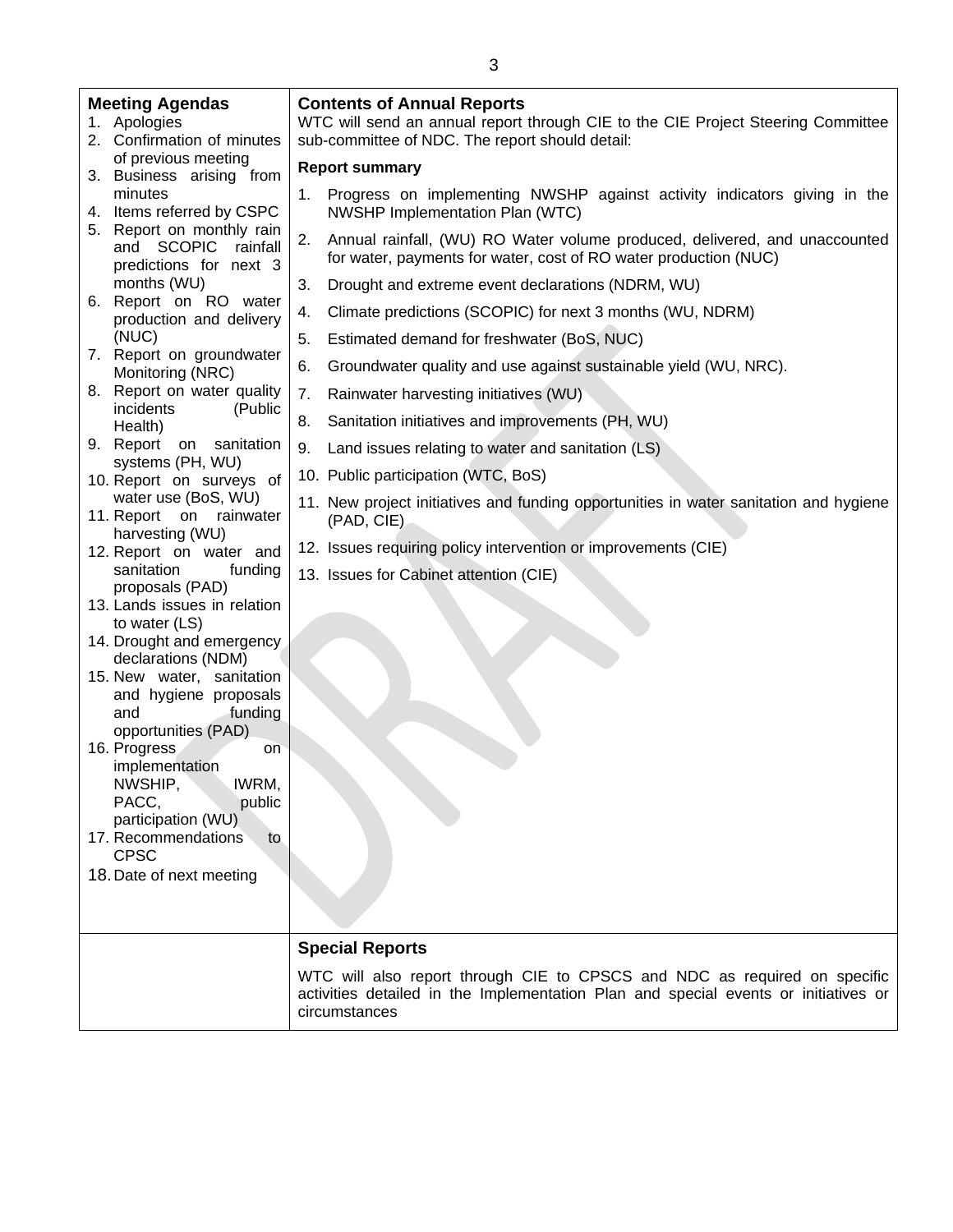

# **Republic of Nauru**

## **National Water, Sanitation and Hygiene Policy**

# **Annex III**

# **Terms of Reference**

# **CIE Project Steering Committee as a Sub-Committee of NDC**

**A peak whole-of-government and community national environment, water, sanitation, energy, climate change and waste committee, chaired by CIE. A high-level sub-committee under the NDC, responsible for steering and overseeing Government policy and plan implementation processes in these vital sectors and reporting to Cabinet through the NDC on progress of implementation.**

**Ebōk eiy itsimor, Ebōk eiy gaganado, Rañga kō wam ebōk bwain tsimorum ñage me iyamwan Water is life, Water is precious, Care for water for your life for today and for the future** 

**November 2011**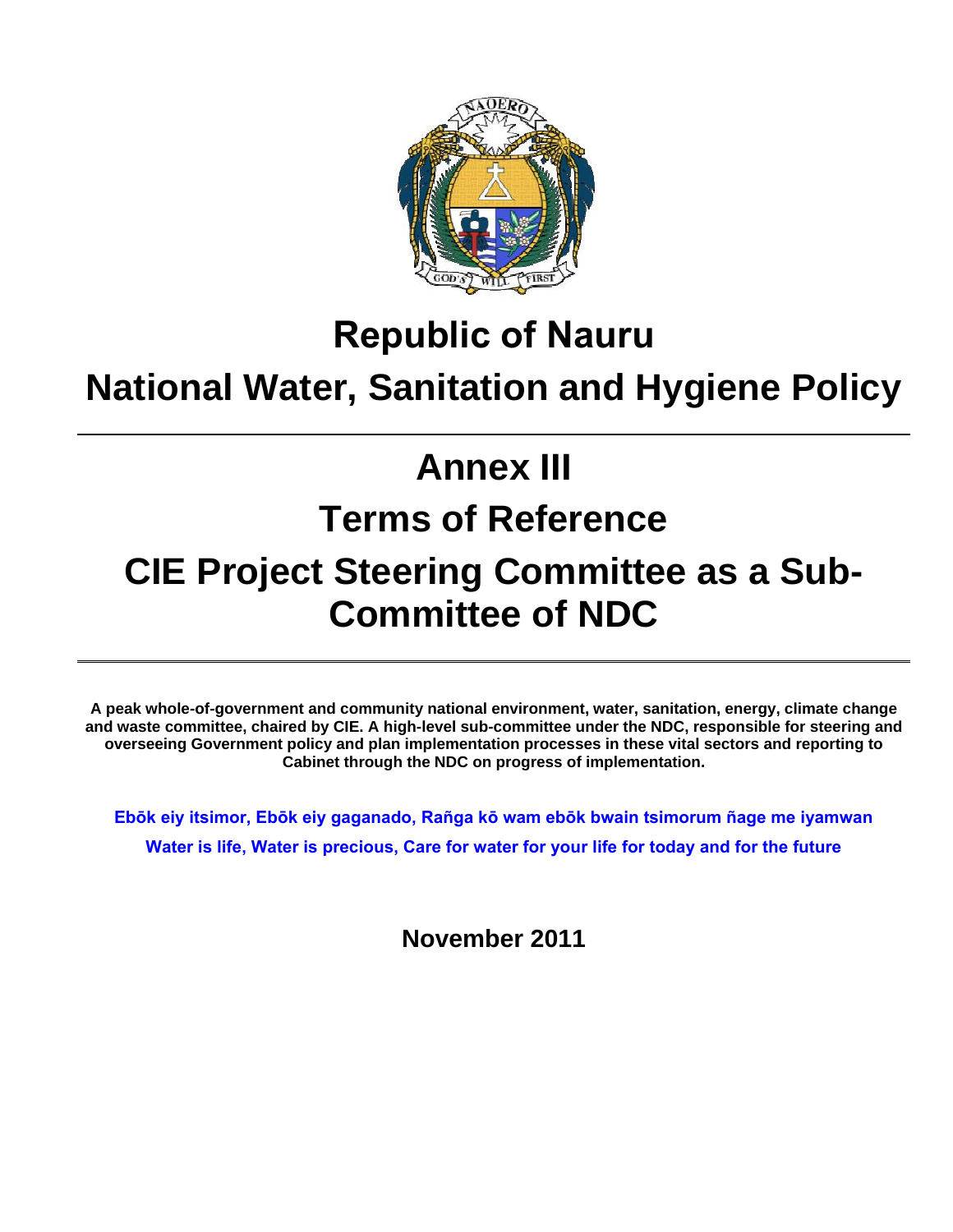### **TERMS OF REFERENCE CIE PROJECT STEERING COMMITTEE (CPSC) AS A SUB-COMMITTEE OF NDC**

#### **Justification for the Sub-Committee**

Item 7 of the functions of the National Development Committee (NDC, approved 12 July 2011) gives NDC the powers to convene specific Sub-committees to focus on specific issues as required including, for example, Infrastructure or Water Sector Sub-committees. These sub-committees may include a subset of NDC members and other technical Directors and senior officials.

The Environment, Water, Sanitation, Energy and Waste Sectors are vital and strategic sectors in the National Sustainable Development Strategy 2005-25 (NSDS, revised 2009) and fundamentally important to life in the island nation of Nauru. In some of these sectors the NSDS has recognised the urgent need for Government leadership through the creation of national policies, implementation plans and infrastructure development and investment strategies. In addition, it needs mechanisms to monitor the implementation of its policies, plans and strategies. The limited number of government staff and the broad range of issues faced means that the formation of individual sectoral sub-committees would involve large imposts on individual's time.

#### **The CIE Project Steering Committee as a Model**

The NSDS contains critical recognition that the community must be engaged in the development of policy and plans if they are to be sustainably implemented. The National Water, Sanitation and Hygiene Policy (NWSHP) was developed by the Department of Commerce, Industry and Environment (CIE) through a facilitated process involving whole-of-government senior Departmental representatives and representatives from community-based organisations in the CIE Project Steering Committee (CPSC) which is assisted by the whole-of-government Water Technical Committee. The CPSC modified and endorsed of the draft policy for submission to the NDC for its approval.

The CPSC provides a successful working model for a broadly based environment, water, sanitation, energy, wastes and climate change sub-committee under the NDC.

#### **Role of the CPSC in Monitoring Policy and Plan Implementation and Review and Revision**